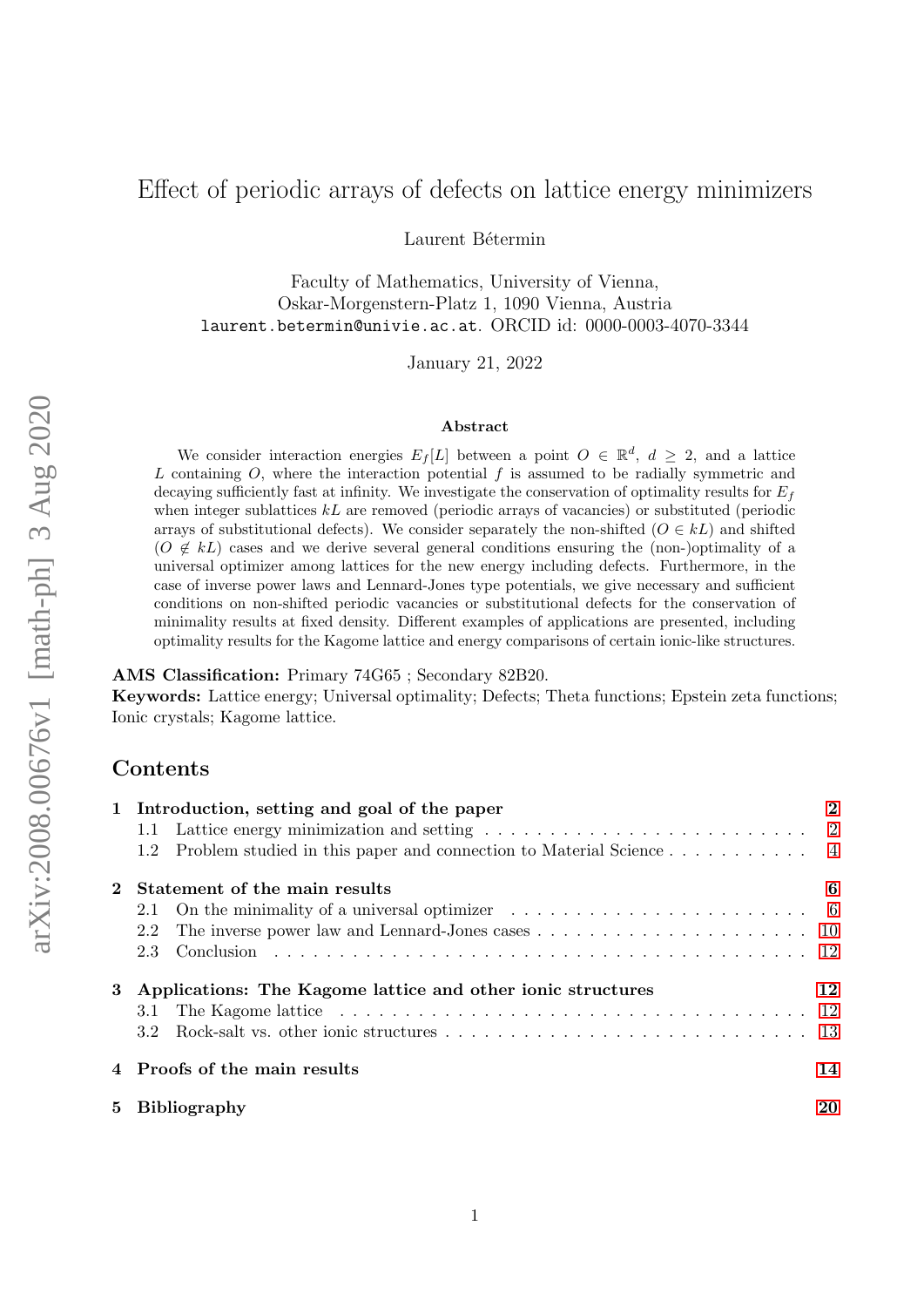## <span id="page-1-0"></span>1 Introduction, setting and goal of the paper

### <span id="page-1-1"></span>1.1 Lattice energy minimization and setting

Mathematical results for identifying the lattice ground states of interacting systems have recently attracted a lot of attention. Even though the 'Crystallization Conjecture' [\[16\]](#page-19-1) – the proof of existence and uniqueness of a periodic minimizer for systems with free particles – is still open in full generality, many interesting results have been derived in various settings for showing the global minimality of certain periodic structures including the uniform chain  $\mathbb{Z}$ , the triangular lattice  $A_2$ , the square lattice  $\mathbb{Z}^2$ , the face-centred cubic lattice  $D_3$  (see Fig. [1\)](#page-1-2), as well as the other best packings  $E_8$  and the Leech lattice  $\Lambda_{24}$  (see [\[12,](#page-19-2) [23\]](#page-19-3) and references therein). Moreover, the same kind of investigation has been made for multi-component systems (e.g. in [\[10,](#page-19-4) [29,](#page-19-5) [30,](#page-20-0) [35,](#page-20-1) [36\]](#page-20-2)) where the presence of charged particles yield to rich energetically optimal structures. These problems of optimal point configurations are known to be at the interface of Mathematical Physics, Chemistry, Cryptography, Geometry, Signal processing, Approximation, Arithmetic, etc. The point of view adopted in this work is the one of Material Science where the points are thought as particles or atoms.



<span id="page-1-2"></span>Figure 1: In dimension  $d = 2$ , representation of the triangular and square lattices respectively defined by  $A_2 = \lambda_1 \left[ \mathbb{Z}(1,0) \oplus \mathbb{Z}(1/2,\sqrt{3}/2) \right]$  and  $\mathbb{Z}^2$ . In dimension  $d = 3$ , representation of the simple cubic and the face-centred cubic lattices respectively defined by  $\mathbb{Z}^3$  and  $D_3 := \lambda_2 [\mathbb{Z}(1,0,1) \oplus \mathbb{Z}(0,1,1) \oplus \mathbb{Z}(1,1,0)].$  The constants  $\lambda_1, \lambda_2$  are such that the lattices have unit density.

In this paper, our general goal is to show mathematically how the presence of periodic arrays of charges (called here 'defects' in contrast with the initial crystal 'atoms') in a perfect crystal affects the minimizers of interaction energies when the interaction between species is radially symmetric. Since the structure of crystals are often given by the same kind of lattices, it is an important question to know the conditions on the added periodic distribution of defects and on the interaction energy in order to have conservation of the initial ground state structure. Furthermore, only very few rigorous results are available on minimization of charged structures among lattices (see e.g. our recent works  $[9, 10]$  $[9, 10]$ .

We therefore assume the periodicity of our systems, and once we restrict this kind of problem to the class of (simple) lattices and radially symmetric interaction potentials, an interesting non-trivial problem is to find the minimizers of a given energy per point among these simple periodic sets of points, with or without a fixed density. In this paper, we keep the same kind of notations we have used in our previous works (see e.g. [\[8,](#page-19-7) [10,](#page-19-4) [14\]](#page-19-8)). More precisely, for any  $d \geq 2$  we called  $\mathcal{L}_d$  the class of d-dimensional lattices, i.e. discrete co-compact subgroups or  $\mathbb{R}^d$ ,

$$
\mathcal{L}_d := \left\{ L = \bigoplus_{i=1}^d \mathbb{Z} u_i : \{u_1, ..., u_d\} \text{ is a basis of } \mathbb{R}^d \right\},\
$$

and, for any  $V > 0$ ,  $\mathcal{L}_d(V) \subset \mathcal{L}_d$  denotes the set of lattices with volume  $|\det(u_1, ..., u_d)| = V$ , i.e.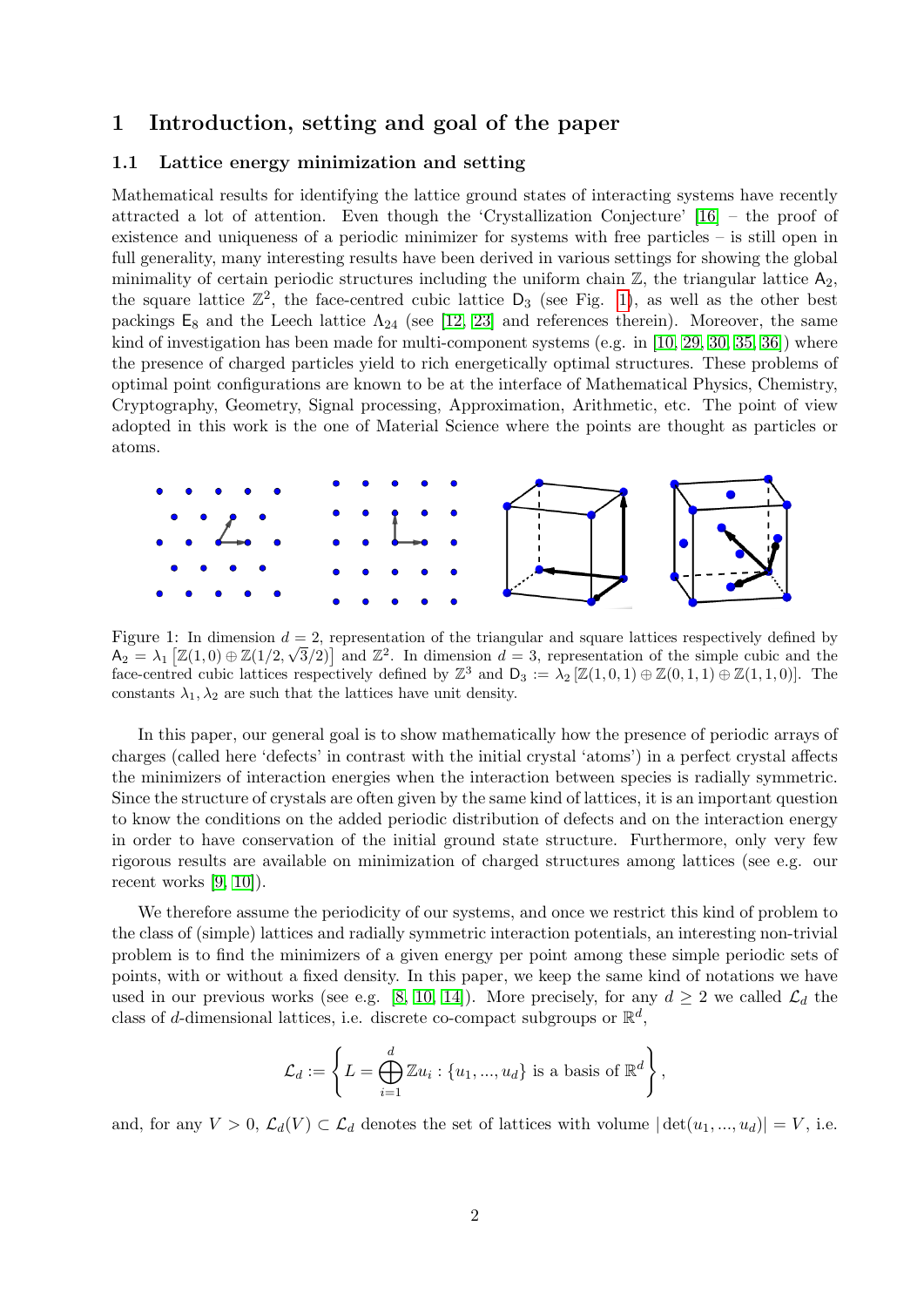such that its unit cell  $Q_L$  defined by

<span id="page-2-1"></span>
$$
Q_L := \left\{ x = \sum_{i=1}^d \lambda_i u_i : \forall i \in \{1, ..., d\}, \lambda_i \in [0, 1) \right\},\tag{1.1}
$$

has volume  $|Q_L| = V$ . We will also say that  $L \in \mathcal{L}_d(V)$  has density  $V^{-1}$ . The class  $\mathcal{F}_d$  of radially symmetric functions we consider is, calling  $\mathcal{M}_d$  the space of Radon measures on  $\mathbb{R}_+$ ,

$$
\mathcal{F}_d := \left\{ f : \mathbb{R}_+ \to \mathbb{R} : f(r) = \int_0^\infty e^{-rt} d\mu_f(t), \mu_f \in \mathcal{M}_d, |f(r)| = O(r^{-p_f}) \text{ as } r \to \infty, p_f > d/2 \right\}.
$$

When  $\mu_f$  is non-negative, f is a completely monotone function, which is equivalent by Hausdorff-Bernstein-Widder Theorem [\[3\]](#page-19-9) with the property that for all  $r > 0$  and all  $k \in \mathbb{N}$ ,  $(-1)^k f^{(k)}(r) \geq 0$ . We will write this class of completely monotone functions as

$$
\mathcal{F}_d^{cm} := \{ f \in \mathcal{F}_d : \mu_f \ge 0 \}.
$$

For any  $f \in \mathcal{F}_d$ , we thus defined the f-energy  $E_f[L]$  of a lattice L, which is actually the interaction energy between the origin O of  $\mathbb{R}^d$  and all the other points of L, by

<span id="page-2-0"></span>
$$
E_f[L] := \sum_{p \in L \setminus \{0\}} f(|p|^2). \tag{1.2}
$$

Notice that this sum is absolutely convergent as a simple consequence of the definition of  $\mathcal{F}_d$ . We could also define  $E_f$  without such decay assumption by renormalizing the sum using, for instance, a uniform background of opposite charges (see e.g. [\[34\]](#page-20-3)) or an analytic continuation in case of parametrized potential such as  $r^{-s}$  (see [\[17\]](#page-19-10)).

One can interpret the problem of minimizing  $E_f$  in  $\mathcal{L}_d$  (or in  $\mathcal{L}_d(V)$  for fixed  $V > 0$ ) as a geometry optimization problem for solid crystals where the potential energy landscape of a system with an infinite number of particles is studied in the restricted class of lattice structures. Even though the interactions in a solid crystal are very complex (quantum effects, angle-dependent energies, etc.), it is known that the Born-Oppenheimer adiabatic approximation used to describe the interaction between atoms or ions in a solid by a sum of pairwise contributions (see e.g. [\[40,](#page-20-4) p. 33 and p. 945] and [\[46\]](#page-20-5)) is a good model for 'classical crystals' (compared to 'quantum crystals' [\[18\]](#page-19-11)), i.e. where the atoms are sufficiently heavy. Moreover, since all the optimality properties we are deriving in this paper are invariant under rotations, all the results will be tacitly considered up to rotations.

Furthermore, studying such interacting systems with this periodicity constraint is a good method to keep or exclude possible candidates for a crystallization problem (i.e. with free particles). We are in particular interested in a type of lattice  $L_d$  that is the unique minimizer of  $E_f$  in  $\mathcal{L}_d(V)$  for any fixed  $V > 0$  and any completely monotone potential  $f \in \mathcal{F}_d^{cm}$ . Following Cohn and Kumar [\[21\]](#page-19-12) notion (originally defined among all periodic configurations), we call this property the universal optimality among lattices of  $L_d$  (or universal optimality in  $\mathcal{L}_d(1)$ ).

Only few methods are available to carry out the minimization of  $E_f$ . Historically, the first one consists to parametrize all the lattices of  $\mathcal{L}_d(1)$  in an Euclidean fundamental domain  $\mathcal{D}_d\subset \mathbb{R}^{\frac{d(d+1)}{2}-1}$ (see e.g. [\[44,](#page-20-6) Sec. 1.4]) and to study the variations of the energy in  $\mathcal{D}_d$ . It has been done in dimension 2 for showing the optimality of the triangular lattice  $A_2$  at fixed density for the Epstein zeta function [\[19,](#page-19-13) [27,](#page-19-14) [28,](#page-19-15) [42\]](#page-20-7) and the lattice theta function [\[38\]](#page-20-8) respectively defined for  $s > d$  and  $\alpha > 0$  by

<span id="page-2-2"></span>
$$
\zeta_L(s) := \sum_{p \in L \setminus \{0\}} \frac{1}{|p|^s}, \quad \text{and} \quad \theta_L(\alpha) := \sum_{p \in L} e^{-\pi \alpha |p|^2}.
$$
 (1.3)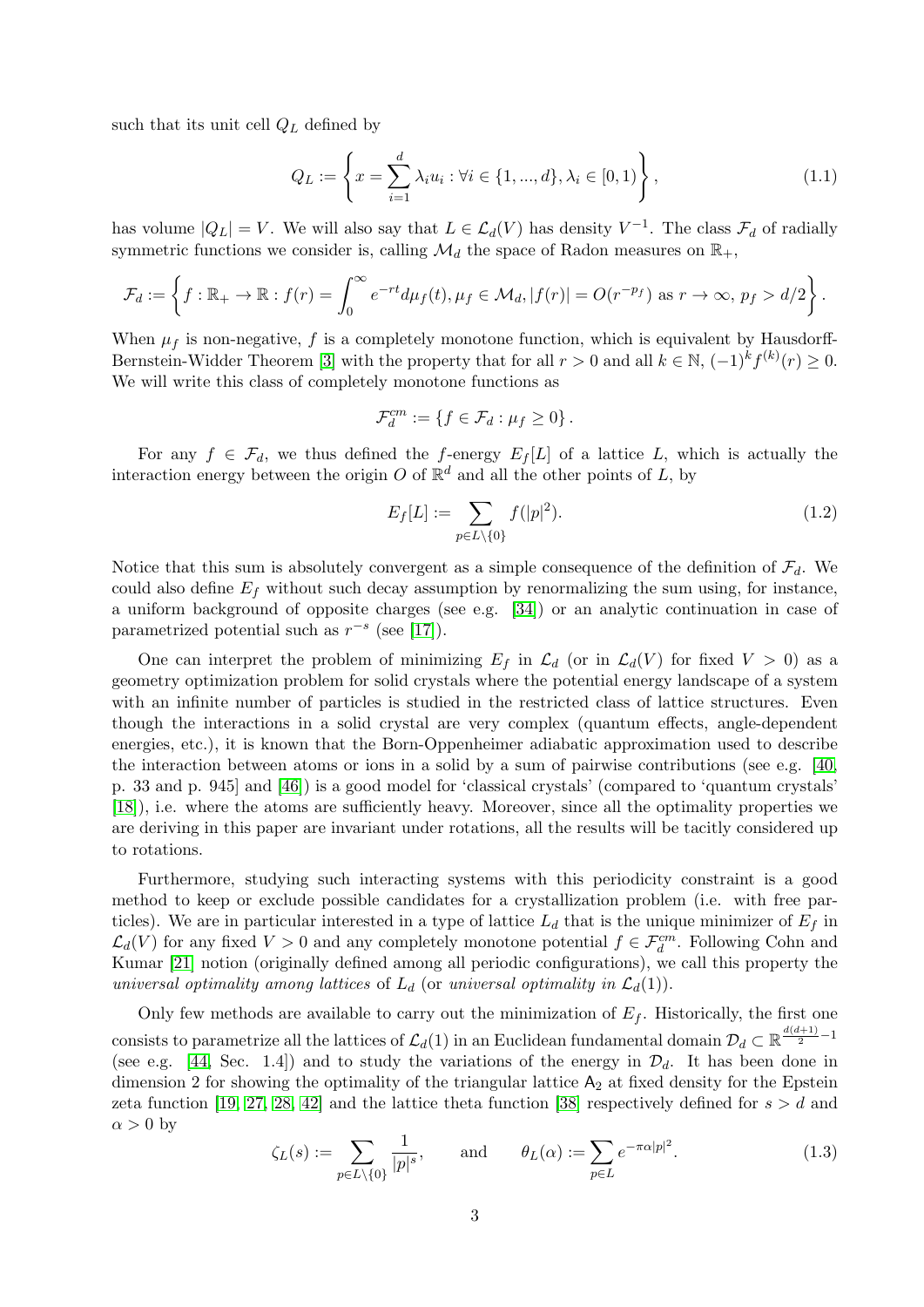In particular, a simple consequence of Montgomery's result [\[38\]](#page-20-8) for the lattice theta function is the universal optimality among lattices of  $A_2$  (see e.g. [\[4,](#page-19-16) Prop. 3.1]). Other consequences of the universal optimality of  $A_2$  among lattices have been derived for other potentials (including the Lennard-Jones one) [\[4,](#page-19-16) [7,](#page-19-17) [14,](#page-19-8) [15\]](#page-19-18) as well as masses interactions [\[11\]](#page-19-19). Furthermore, new interesting and general consequences of universal optimality will be derived in this paper, including a sufficient condition for the minimality of a universal minimizer at fixed density (see Theorem [2.9\)](#page-7-0).

This variational method is also the one we have recently chosen in [\[9\]](#page-19-6) for showing the maximality of  $A_2$  in  $\mathcal{L}_2(1)$  – and conjectured the same results in dimensions  $d \in \{8, 24\}$  for the lattices  $E_8$  and  $\Lambda_{24}$  – for the alternating and centered lattice theta function respectively defined, for all  $\alpha > 0$ , by

$$
\theta_L^{\pm}(\alpha) := \sum_{p \in L} \varphi_{\pm}(p) e^{-\pi \alpha |p|^2}, \quad \text{and} \quad \theta_L^c(\alpha) := \sum_{p \in L} e^{-\pi \alpha |p + c_L|^2}, \tag{1.4}
$$

where  $L = \bigoplus_{i=1}^d \mathbb{Z} u_i$ ,  $\{u_i\}_i$  being a Minkowski (reduced) basis of L (see e.g. [\[44,](#page-20-6) Sect. 1.4.2]),  $\varphi_{\pm}(p) := \sum_{i=1}^d m_i$  for  $p = \sum_{i=1}^d m_i u_i$ ,  $m_i \in \mathbb{Z}$  for all i, and  $c_L = \frac{1}{2}$  $\frac{1}{2}\sum_i u_i$  is the center of its unit cell  $Q_L$ . In particular, the alternate lattice theta function  $\theta_L^{\pm}$  $L^{\pm}(\alpha)$  can be viewed as the Gaussian interaction energy of a lattice L with an alternating distribution of charges  $\pm 1$ , which can be itself seen as the energy once we have removed 2 times the union of sublattices  $\cup_{i=1}^d (L + u_i)$  from the original lattice  $L$ . This result shows another example of universal optimality – we will call it universal maximality – among lattices, i.e. the maximality of A<sub>2</sub> in  $\mathcal{L}_2(1)$  for the energies  $E_f^{\pm}$  $f^{\pm}$  and  $E_f^c$  defined by

<span id="page-3-2"></span>
$$
E_f^{\pm}[L] := \sum_{p \in L \setminus \{0\}} \varphi_{\pm}(p) f(|p|^2), \quad \text{or} \quad E_f^c[L] := \sum_{p \in L} f(|p + c_L|^2), \tag{1.5}
$$

where  $f \in \mathcal{F}_d^{cm}$ . This kind of problem was actually our first motivation for investigating the effects of periodic arrays of defects on lattice energy minimizers, since removing two times the sublattices  $2L + u_1$  and  $2L + u_2$  totally inverse the type of optimality among lattices. Furthermore, this maximality result will also be used in Theorem [2.4,](#page-6-0) applied – in the general case of a universal maximizer  $L_d^{\pm}$  $_d^{\pm}$  for  $E_f^{\pm}$  $\int_{f}^{\pm}$  in any dimension where this property could be shown – for other potentials  $\mathcal{F}_d \backslash \mathcal{F}_d^{cm}$  in Theorem [2.11](#page-8-0) and compared with other optimality results in Section [3.2.](#page-12-0)

The second method for showing such optimality result is based on the Cohn-Elkies linear programming bound that was successfully used for showing the best packing results in dimensions 8 and 24 for  $E_8$  and  $\Lambda_{24}$  in [\[22,](#page-19-20) [47\]](#page-20-9), as well as their universal optimality among all periodic configurations in [\[23\]](#page-19-3). As in the two-dimensional case, many consequences of these optimality results have been shown for other potentials [\[14,](#page-19-8) [39\]](#page-20-10) and masses interactions [\[8\]](#page-19-7).

#### <span id="page-3-0"></span>1.2 Problem studied in this paper and connection to Material Science

The goal of this work is to investigate the effect on the minimizers of  $E_f$  when we change, given a lattice  $L \subset \mathcal{L}_d$  and  $K \subset \mathbb{N}\setminus\{1\}$ , a certain real number  $a_k \neq 0$  of integer sublattices  $kL, k \in K$ , in the original lattice, and where the lattices  $kL$  might be shifted by a finite number of lattice points  $L_k := \{p_{i,k}\}_{i \in I_k} \subset L$  for some finite set  $I_k$ . Writing

<span id="page-3-1"></span>
$$
\kappa := \{K, A_K, P_K\}, \quad K \subset \mathbb{N} \setminus \{1\}, \quad A_K = \{a_k\}_{k \in K} \subset \mathbb{R}^*, \quad P_K = \bigcup_{k \in K} L_k, \quad L_k = \{p_{i,k}\}_{i \in I_k} \subset L,
$$
\n(1.6)

the new energy  $E_f^{\kappa}$  we consider, defined for  $f \in \mathcal{F}_d$  and  $\kappa$  as in [\(1.6\)](#page-3-1) and such that the following sum on  $K$  is absolutely convergent, is given by

$$
E_f^{\kappa}[L] := E_f[L] - \sum_{k \in K} \sum_{i \in I_k} a_k E_f[p_{i,k} + k] \tag{1.7}
$$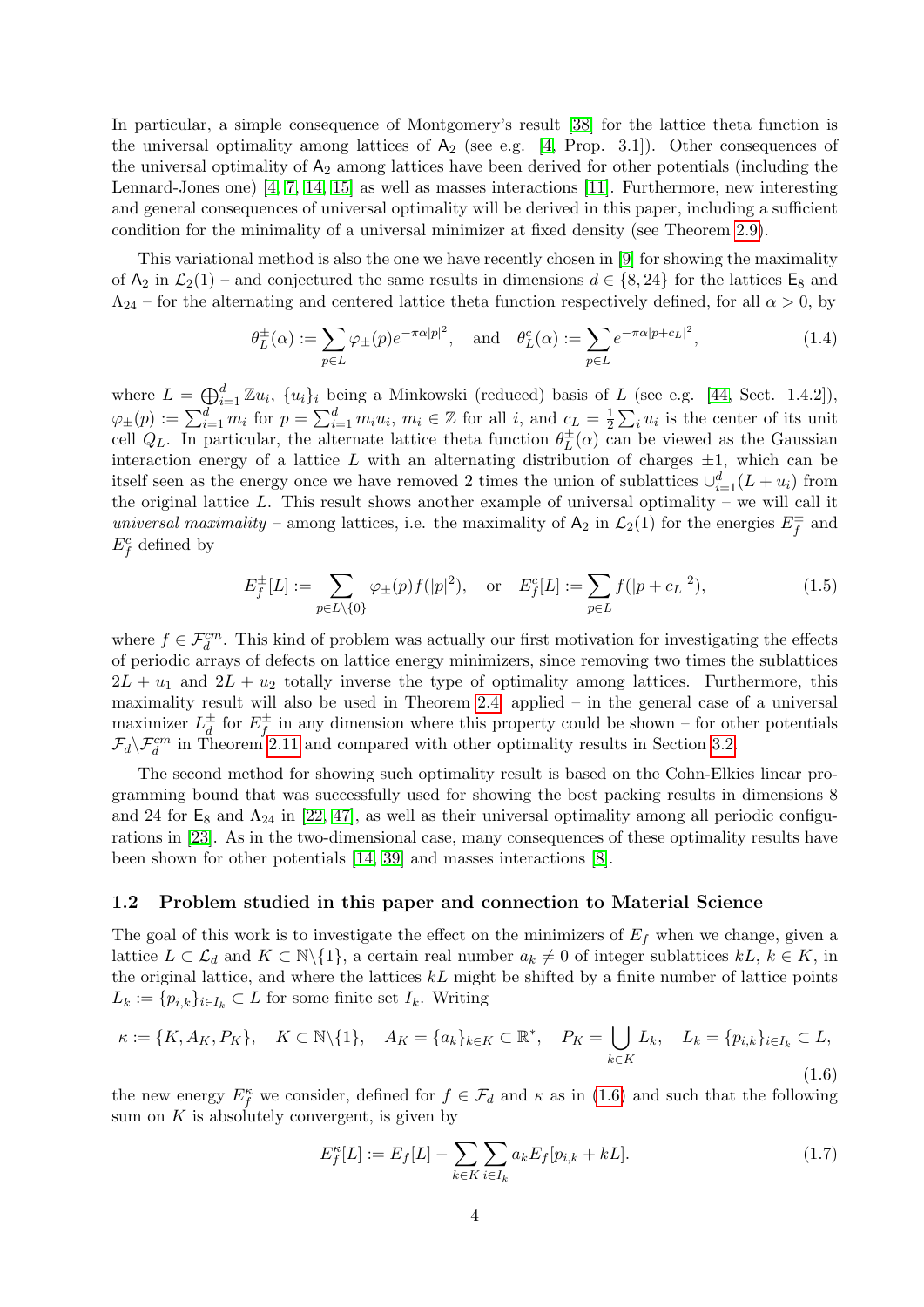In particular, in the non-shifted case, i.e.  $P_K = \emptyset$ , then

<span id="page-4-1"></span>
$$
E_f^{\kappa}[L] = E_{f_{\kappa}}[L], \text{ where } f_{\kappa}(r) := f(r) - \sum_{k \in K} a_k f(k^2 r). \tag{1.8}
$$

Since we are interested in the effects of defects on lattice energy ground states, we therefore want to derive conditions on  $\kappa$  and  $f$  such that  $E_f$  and  $E_f^{\kappa}$  have the same minimizers in  $\mathcal{L}_d$  or  $\mathcal{L}_d(V)$ for fixed  $V > 0$ . In particular, we also want to know if the universal minimality among lattices of a lattice  $L_d$  is conserved while removing or substituting integer sublattices. This a natural step for investigating the robustness of the optimality results stated in the previous section of this paper when the interaction potential is completely monotone or, for instance, of Lennard-Jones type. Furthermore, it is also the opportunity to derive new applications and generalizations of the methods recently developed in [\[4,](#page-19-16) [9,](#page-19-6) [14\]](#page-19-8) for more 'exotic' ionic-like structures.

Replacing integer sublattices as described above can be interpreted and classified in two relevant cases in Material Science:

- 1. If  $a_k = 1$ , then removing only once the sublattice kL from L creates a periodic array of vacancies (also called periodic Schottky defects [\[45,](#page-20-11) Sect. 3.4.3]);
- 2. If  $a_k \neq 1$ , then 'removing'  $a_k$  times the sublattice kL from L creates a periodic array of substitutional defects (also called impurities), where the original lattice points (initially with charges +1) are replaced by points with 'charges' (or 'weights')  $1 - a_k \neq 0$ .

In Figure [2,](#page-4-0) we have constructed three examples of two-dimensional lattices with periodic arrays of defects which certainly do not exist in the real world. In contrast, Figure [3](#page-5-2) shows two important examples of crystal structures arising in nature: the Kagome lattice and the rock-salt structure. These examples are discussed further in Section [3.](#page-11-1)

|                                                             |  |                                         |  |  |                                                   |           | $\circ$ $\circ$ $\circ$ $\circ$ $\circ$ $\circ$                                       |  |  |                                                             |  |  |  |
|-------------------------------------------------------------|--|-----------------------------------------|--|--|---------------------------------------------------|-----------|---------------------------------------------------------------------------------------|--|--|-------------------------------------------------------------|--|--|--|
| 0 0 0 0 0 0 0 0 0 0                                         |  |                                         |  |  |                                                   |           |                                                                                       |  |  |                                                             |  |  |  |
|                                                             |  |                                         |  |  | $\bullet$ $\bullet$ $\bullet$ $\bullet$ $\bullet$ |           | $0 + 0 + 0 + 0$                                                                       |  |  | $0$ 0 + 0 0 0 + 0 0 0 +                                     |  |  |  |
| $0$ 0 + 0 0 + 0 0 + 0 0                                     |  |                                         |  |  |                                                   |           | $\bullet$ $\bullet$<br>$\bullet$ $\bullet$<br>$\bullet$ $\bullet$                     |  |  |                                                             |  |  |  |
|                                                             |  |                                         |  |  |                                                   |           | $0 + 0 + 0 + 0 + 0$                                                                   |  |  | . <b>.</b>                                                  |  |  |  |
|                                                             |  | $\bullet$ $\bullet$ $\bullet$ $\bullet$ |  |  |                                                   | $\bullet$ |                                                                                       |  |  |                                                             |  |  |  |
| .                                                           |  |                                         |  |  |                                                   |           | . <b>.</b>                                                                            |  |  | 0 0 0 0 0 0 0 0 0 0                                         |  |  |  |
| $\circ$ + $\circ$ X $\circ$                                 |  |                                         |  |  | $+$ 0                                             |           | $0 + 40 \times 0 + 40$                                                                |  |  | $0$ 0 + 0 0 $X$ + 0 0 0 +                                   |  |  |  |
|                                                             |  |                                         |  |  |                                                   |           | $\bullet$ $\bullet$ $\bullet$ $\bullet$<br>$\bullet$ $\bullet$ $\bullet$ $\bullet$    |  |  |                                                             |  |  |  |
| .                                                           |  |                                         |  |  |                                                   |           |                                                                                       |  |  | 0 0 0 0 0 0 0 0 0 0                                         |  |  |  |
| $\bullet$ $\bullet$ $\bullet$ $\bullet$ $\bullet$ $\bullet$ |  |                                         |  |  |                                                   |           | $0 + 0 + 0 + 0 + 0$                                                                   |  |  | .                                                           |  |  |  |
| $0$ 0 + 0 0 + 0 0 + 0 0                                     |  |                                         |  |  |                                                   |           | $\bullet$ $\bullet$ $\bullet$<br>$\bullet$ $\bullet$ $\bullet$<br>$\bullet$ $\bullet$ |  |  | $0\qquad 0\qquad 0\qquad 0\qquad 0\qquad 0\qquad 0\qquad 0$ |  |  |  |
|                                                             |  |                                         |  |  | $\bullet$ $\bullet$ $\bullet$ $\bullet$ $\bullet$ |           | $0 + 0 + 0 + 0$                                                                       |  |  | $0$ 0 + 0 0 0 + 0 0 0 +                                     |  |  |  |
| 00000000000                                                 |  |                                         |  |  |                                                   |           | $\circ$<br>$\circ$<br>$\bullet$ $\bullet$                                             |  |  |                                                             |  |  |  |

<span id="page-4-0"></span>Figure 2: Mathematical examples of periodic array of defects performed on a patch of the square lattice  $\mathbb{Z}^2$ (left and right) and the triangular lattice  $A_2$  (middle). The cross  $\times$  represents the origin O of  $\mathbb{R}^2$ . The points marked by • are the original points of the lattice whereas the points marked by + and ∘ are substitutional defects of charge  $1 - a_k$  for some  $a_k \in \mathbb{R}^* \setminus \{1\}$  and some  $k \in K_i = \{2, 3, 4, 5\}$ . The missing lattice points are the vacancy defects. The patch on the right contains two shifted periodic arrays of defects.

While the substitutional defects case has different interpretations and applications in terms of optimal multi-component (ionic) crystals (see e.g. Section [3.2\)](#page-12-0), the vacancy case is also of interest when we look for accelerating the computational time for checking numerically the minimality of a structure. Indeed, if the minimizer does not change once several periodic arrays of points are removed from all lattices, then a computer will be faster to check this minimality. This is of practical relevance in particular in low dimensions since the computational time of such lattice energies, which grows exponentially with the dimension, are extremely long in dimension  $d \geq 8$ – even with the presence of periodic arrays of vacancies – and shows how important are rigorous minimality results in these cases.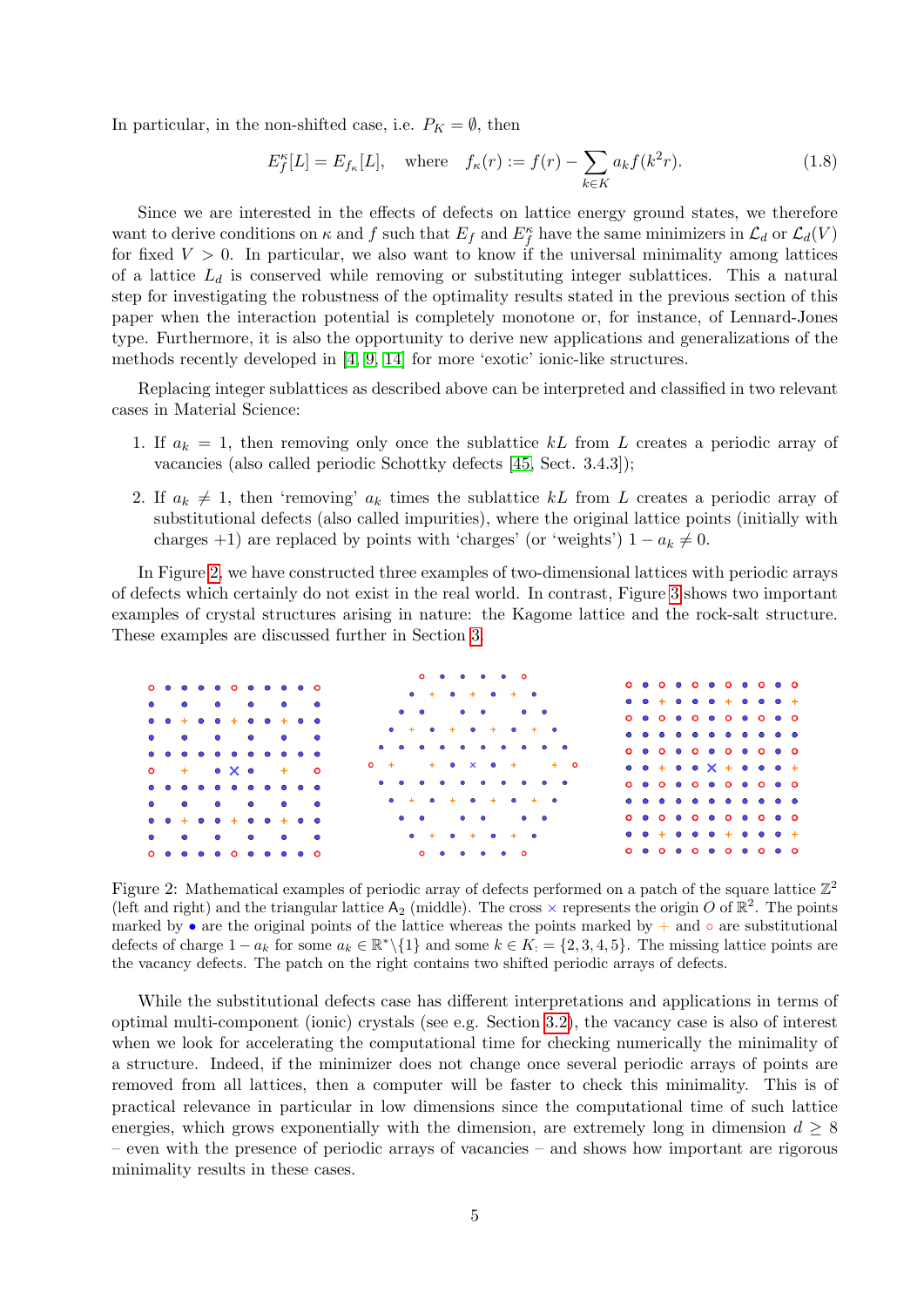

<span id="page-5-2"></span>Figure 3: Two examples of 2d lattices patches with a periodic array of defect arising in nature. The lefthand structure is the Kagome lattice obtained by removing from the triangular lattice  $A_2$  the sublattice  $2A_2 + (1,0) + (1/2, \sqrt{3}/2)$ . It appears to be a layer of the jarosite. The right-hand structure is the 2d rock-salt structure obtained by removing from the square lattice  $\mathbb{Z}^2$  two times the sublattices  $2\mathbb{Z}^2 + (1,0)$ and  $2\mathbb{Z}^2 + (0,1)$  in such a way that particles of opposites signs  $\pm 1$  alternate (• and • correspond respectively to charges of signs 1 and −1). It is itself a layer of the three-dimensional rock-salt structure NaCl.

Furthermore, from a Physics point of view, it is well-known (see e.g. [\[45\]](#page-20-11)) that point defects play an important role in crystal properties. As explained in [\[1\]](#page-19-21): 'Crystals are like people, it is the defects in them which tend to make them interesting'. For instance, they reduce the electric and thermal conductivity in metals and modify the colors of solids and their mechanical strength. We also notice that substitutional defects control the electronic conductivity in semi-conductors, whereas the vacancies control the diffusion and the ionic conductivity in a solid. In particular, there is no perfect crystal in nature and it is then interesting and physically relevant to study optimality results for periodic systems with defects, in particular for models at positive temperature where the number of vacancies per unit volume increases exponentially with the temperature (see e.g. [\[45,](#page-20-11) Sec. 3.4.3]). Notice that the raise of temperature also creates another kind of defects called self-interstitial – i.e. the presence of extra atoms out of lattice sites – but they are known to be negligible (at least if they are of the same type than the solid's atoms) compared to the vacancies when disorder appears, excepted for Silicon.

Plan of the paper. Our main results are presented in Section [2](#page-5-0) whereas their proofs are postponed to Section [4.](#page-13-0) Many applications of our results are discussed in Section [3,](#page-11-1) including explicit examples of minimality results for the Kagome lattice and other ionic structures.

## <span id="page-5-0"></span>2 Statement of the main results

#### <span id="page-5-1"></span>2.1 On the minimality of a universal optimizer

We start by recalling the notion of universal optimality among lattices as defined by Cohn and Kumar in [\[21\]](#page-19-12).

Definition 2.1 (Universal optimality among lattices). Let  $d \geq 2$ . We say that  $L_d$  is universally optimal in  $\mathcal{L}_d(1)$  if  $L_d$  is a minimizer of  $E_f$  defined by  $(1.2)$  in  $\mathcal{L}_d(1)$  for any  $f \in \mathcal{F}_d^{cm}$ .

Remark 2.1 (Universally optimal lattices). We recall again that the only known universally optimal lattices in dimension  $d \geq 2$  are  $A_2$  (see [\[38\]](#page-20-8)),  $E_8$  and the Leech lattice  $\Lambda_{24}$  (see [\[23\]](#page-19-3)) in dimensions  $d \in \{2, 8, 24\}$ . It is also shown in [\[43,](#page-20-12) p. 117] that there is no such universally optimal lattice in dimension  $d = 3$ . There are also clear indications (see [\[14,](#page-19-8) Sect. 6.1]) that the space of functions for which the minimality at all the scales of  $L_d$  holds is much larger than  $\mathcal{F}_d^{cm}$ .

Before stating our results, notice that all of them are stated in terms of global optimality but could be rephrased for showing local optimality properties. This is important, in particular in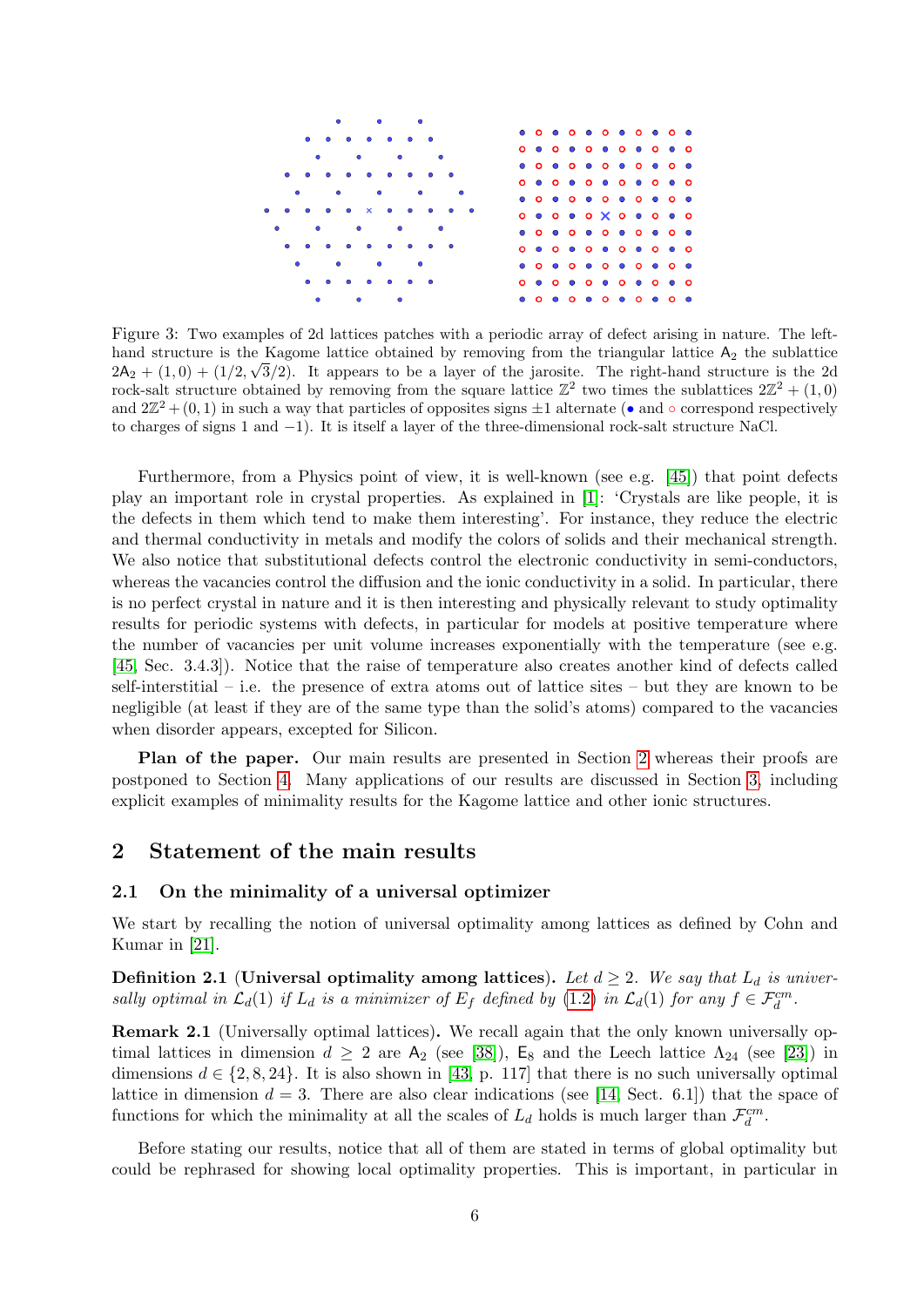dimensions  $d = 3$  where only local minimality results are available for  $E_f$  (see e.g. [\[6\]](#page-19-22)) and can be generalized for energies of type  $E_f^{\kappa}$ , ensuring the local stability of certain crystal structures.

We now show that the universal optimalities among lattices in dimension  $d \in \{2, 8, 24\}$  proved in [\[23,](#page-19-3) [38\]](#page-20-8) are not conserved in the non-shifted case once we only removed a single integer sublattice a positive number  $a_k > 0$  of times, whereas they are conserved when  $a_k < 0$ .

<span id="page-6-1"></span>Theorem 2.2 (Conservation of universal optimalities - Non-shifted case). Let f be defined by  $f(r) = e^{-\pi\alpha r}$ ,  $\alpha > 0$ . For all  $d \in \{2, 8, 24\}$ , all  $k \in \mathbb{N}\setminus\{1\}$ , all  $a_k > 0$  and  $\kappa = \{k, a_k, \emptyset\}$ , there exists  $\alpha_d$  such that for all  $\alpha \in (0, \alpha_d)$ ,  $A_2$ ,  $E_8$  and the Leech lattice  $\Lambda_{24}$  are not minimizers of  $E_f^{\kappa}$ in  $\mathcal{L}_d(1)$ .

Furthermore, for any  $d \in \{2, 8, 24\}$ , for any  $K \subset \mathbb{N}\setminus\{1\}$ , any  $A_K = \{a_k\}_{k \in K} \subset \mathbb{R}^-$  and  $\kappa =$  $\{K, A_K, \emptyset\}$ ,  $A_2$ ,  $E_8$  and the Leech lattice  $\Lambda_{24}$  are the unique minimizers of  $E_f^{\kappa}$  in  $\mathcal{L}_d(1)$  for all  $\alpha > 0$ .

Remark 2.3 (Generalization to 4-designs). The non-optimality result in Theorem [2.2](#page-6-1) is obtained by using the Taylor expansion of the theta function found by Coulangeon and Schürmann in [\[25,](#page-19-23) Eq. (21)]. Therefore, the result is actually generalizable to any universal optimal lattice  $L_d$  such that all its layers (or shells) are 4-designs, i.e. such that for all  $r > 0$  with  $\{\partial B_r \cap L_d\} \neq \emptyset$ ,  $B_r$ being the ball centred at the origin and with radius  $r$ , and all polynomial  $P$  of degree up to 4 we have

$$
\frac{1}{|\partial B_r|} \int_{\partial B_r} P(x) dx = \frac{1}{\sharp \{ \partial B_r \cap L_d \}} \sum_{x \in \partial B_r \cap L_d} P(x).
$$

We now present a sufficient condition on  $P_K$  such that the triangular lattice is universally optimal in  $\mathcal{L}_2(1)$  for  $E_f^{\kappa}$ . This result is based on our recent work [\[9\]](#page-19-6) where we have proven the maximality of A<sub>2</sub> in  $\mathcal{L}_2(1)$  for the centred lattice theta functions, i.e.  $L \mapsto \theta_{L+c_L}(\alpha)$ , where  $c_L$  is the center of the unit cell  $Q_L$  (see also Remark [2.12\)](#page-8-1).

<span id="page-6-0"></span>Theorem 2.4 (Conservation of universal optimality - 2d shifted case). Let  $d = 2$  and  $\kappa = \{K, A_K, P_K\}$  be as in [\(1.6\)](#page-3-1) where  $A_K \subset \mathbb{R}_+$ , and be such that

<span id="page-6-2"></span>
$$
\forall k \in K, \forall i \in I_k, \quad \frac{p_{i,k}}{k} = c_L \text{ modulo } Q_L, \quad L = \mathbb{Z} u_1 \oplus \mathbb{Z} u_2, \quad c_L := \frac{u_1 + u_2}{2}, \tag{2.1}
$$

where  $Q_L$  is the unit cell of L defined by [\(1.1\)](#page-2-1) with a Minkowski basis  $\{u_1, u_2\}$  and its center  $c_L$ . Then, for all  $f \in \mathcal{F}_2^{cm}$ ,  $A_2$  is the unique minimizer of  $E_f^{\kappa}$  in  $\mathcal{L}_2(1)$ .

**Example 2.5.** Theorem [2.4](#page-6-0) holds in a particularly simple case, when  $k = 2$  and  $p_{i,2} = u_1 + u_2 \in L$ .

<span id="page-6-3"></span>**Remark 2.6** (Conjecture in dimensions  $d \in \{8, 24\}$ ). Theorem [2.4](#page-6-0) is based on the fact that  $A_2$ has been shown to be the unique maximizer of  $E_f^c$  defined in [\(1.5\)](#page-3-2) in  $\mathcal{L}_d(1)$  for any  $f \in \mathcal{F}_d^{cm}$  (see also Remark [2.12\)](#page-8-1). As discussed in [\[9\]](#page-19-6), we believe that this result still holds in dimensions 8 and 24 for  $\mathsf{E}_8$  and the Leech lattice  $\Lambda_{24}$ , as well as our Theorem [2.4.](#page-6-0)

Remark 2.7 (Phase transition for the minimizer in the Gaussian case - Numerical observation). In the non-universally optimal case of Theorem [2.2](#page-6-1) and the shifted case satisfying [\(2.1\)](#page-6-2), numerical investigations suggest that the minimizer of  $E_f^{\kappa}$  exhibits a phase transition as the density decreases. Non-shifted case. Let us consider the example  $f(r) = e^{-\pi\alpha r}$  given in Theorem [2.2](#page-6-1) (i.e.  $f(r^2)$  is a Gaussian function) and  $f_{\kappa}(r) = e^{-\pi\alpha r} - 0.1e^{-2\pi\alpha r}$  (defined by [\(1.8\)](#page-4-1)),  $\kappa := \{2, 0.1, \emptyset\}$ , corresponding to removing  $a_2 = 0.1$  times the sublattice  $2L (k = 2)$  from the original lattice L. In dimension  $d = 2$ , we numerically observe an interesting phase transition of type 'triangular-rhombic-squarerectangular' for the minimizer of  $E_f^{\kappa}$  in  $\mathcal{L}_2(1)$  as  $\alpha$  (which plays the role of the inverse density here) increases.

Shifted case with  $a_k < 0$ . Let us assume that  $K = \{2\}$ ,  $A_K := \{a_2 < 0\}$ ,  $I_2 = \{1\}$  and  $p_{1,2} = u_1 + u_2$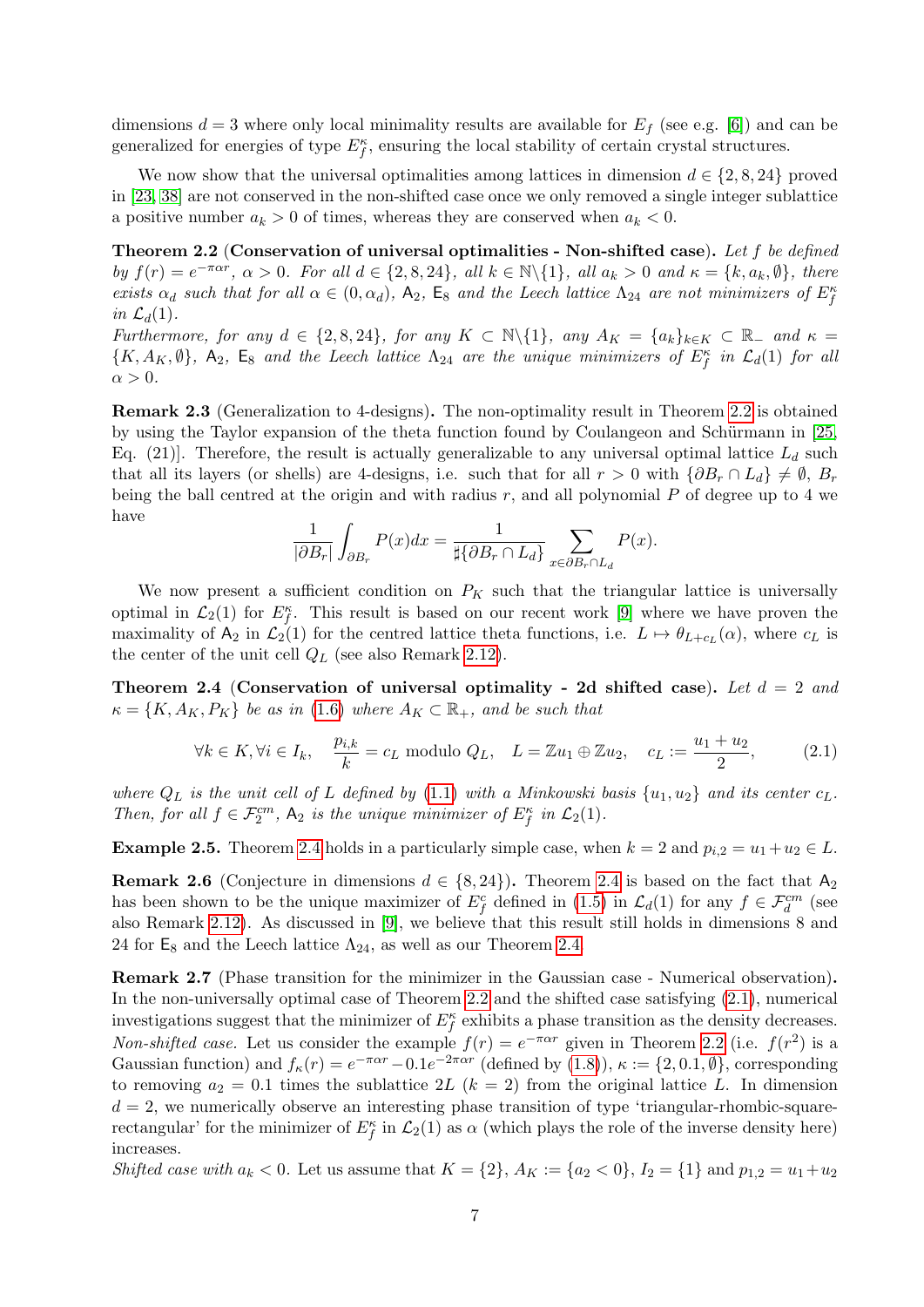in such a way that [\(2.1\)](#page-6-2) is satisfied. If we consider  $f(r) = e^{-\pi \alpha r}$ , then for all the negative parameters  $a_2$  we have chosen, the minimizer of  $E_f^{\kappa}[L] := \theta_L(\alpha) + |a_2|\theta_{L+c_L}(\alpha)$  in  $\mathcal{L}_2(1)$  numerically shows the same phase transition of type 'triangular-rhombic-square-rectangular' as  $\alpha$  increases.

This type of phase transition seems to have a certain universality in dimension 2 since it was also observed for Lennard-Jones energy [\[5\]](#page-19-24), Morse energy [\[7\]](#page-19-17), Madelung-like energies [\[10\]](#page-19-4) and proved for 3-blocks copolymers [\[35\]](#page-20-1) and two-component Bose-Einstein condensates [\[36\]](#page-20-2) by Wei et al..

**Remark 2.8** (Optimality of  $\mathbb{Z}^d$  in the orthorhombic case). Another type of universal optimality is known in the set of orthorhombic lattices, i.e. the lattice  $L$  which can be represented by an orthogonal basis. As proved by Montgomery in [\[38,](#page-20-8) Thm. 2], the cubic lattice  $\mathbb{Z}^d$  is universally minimal among orthorhombic lattices of unit density in any dimension (see also [\[10,](#page-19-4) Rmk. 3.1]). The proof of Theorem [2.2](#page-6-1) can be easily adapted to show the same optimality result for  $\mathbb{Z}^d$  among orthorhombic lattices of unit density. Furthermore, it has also been shown (see e.g. [\[13,](#page-19-25) Prop. 1.4]) that  $\mathbb{Z}^d$  is the unique maximum of  $L \mapsto E_f[L+c_L]$  among orthorhombic lattices of fixed density for any  $f \in \mathcal{F}_d^{cm}$ . Therefore, the proof of Theorem [2.4](#page-6-0) can be also easily adapted in this orthorhombic case in order to show the universal optimality of  $\mathbb{Z}^d$  in this particular shifted case. Moreover, all the next results involving any universally optimal lattice can be rephrased for  $\mathbb{Z}^d$  in the space of orthorhombic lattices. Examples of applications of such result will be discussed in Section [3.2.](#page-12-0)

We now give a general criterion that ensures the conservation of an universal optimizer's minimality for  $E_f^{\kappa}$ .

<span id="page-7-0"></span>Theorem 2.9 (General criterion for minimality conservation - Non-shifted case). Let  $d \geq 2$ ,  $\kappa = \{K, A_K, \emptyset\}$  be as in [\(1.6\)](#page-3-1) (possibly empty) where  $A_K \subset \mathbb{R}_+$ , and  $L_d$  be universally optimal in  $\mathcal{L}_d(1)$ . Furthermore, let  $f \in \mathcal{F}_d$  be such that  $d\mu_f(t) = \rho_f(t)dt$  and  $f_k$  be defined by [\(1.8\)](#page-4-1). Then:

1. For any 
$$
\kappa
$$
, we have  $f_{\kappa}(r) = \int_0^{\infty} e^{-rt} d\mu_{f_{\kappa}}(t)$  where  

$$
d\mu_{f_{\kappa}}(t) = \rho_{f_{\kappa}}(t) dt, \quad \rho_{f_{\kappa}}(t) = \rho_f(t) - \sum_{k \in K} \frac{a_k}{k^2} \rho_f\left(\frac{t}{k^2}\right)
$$

2. The following equivalence holds:  $f_{\kappa} \in \mathcal{F}_d^{cm}$  if and only if

<span id="page-7-1"></span>
$$
\forall t > 0, \quad \rho_f(t) \ge \sum_{k \in K} \frac{a_k}{k^2} \rho_f\left(\frac{t}{k^2}\right); \tag{2.2}
$$

.

- 3. If [\(2.2\)](#page-7-1) holds, then  $L_d$  is the unique minimizer of  $E_f^{\kappa}$  in  $\mathcal{L}_d(1)$ .
- 4. If there exists  $V > 0$  such that for a.e.  $y \ge 1$  there holds

<span id="page-7-2"></span>
$$
g_V(y) := \rho_{f_\kappa}\left(\frac{\pi y}{V^{\frac{2}{d}}}\right) + y^{\frac{d}{2}-2}\rho_{f_\kappa}\left(\frac{\pi}{V^{\frac{2}{d}}y}\right) \ge 0, \tag{2.3}
$$

then  $V^{\frac{1}{d}}L_d$  is the unique minimizer of  $E_f^{\kappa}$  in  $\mathcal{L}_d(V)$ .

The fourth point on Theorem [2.9](#page-7-0) generalizes our two-dimensional result [\[4,](#page-19-16) Thm. 1.1] to any dimension and with possible periodic arrays of defects. It is an important result since only few minimality results for  $E_f$  are available for non-completely monotone potentials  $f \in \mathcal{F}_d \backslash \mathcal{F}_d^{cm}$ , and this also the first result of this kind for charged lattices (i.e. when the particles are not of the same kind). Condition [\(2.3\)](#page-7-2) has been used in dimension  $d = 2$  in [\[4,](#page-19-16) [7\]](#page-19-17) for proving the optimality of a triangular lattice at fixed density for non-convex sums of inverse power laws, differences of Yukawa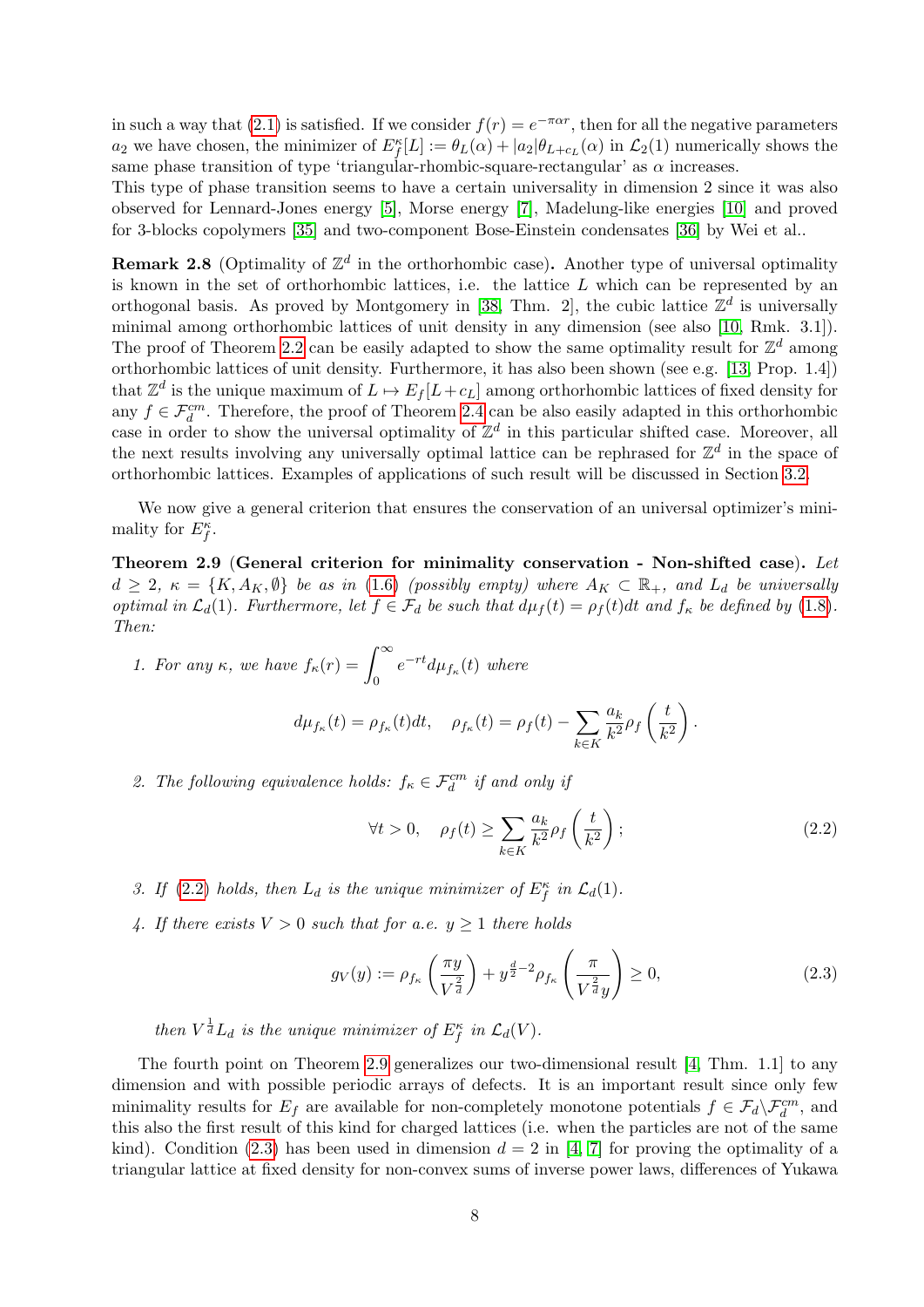potentials, Lennard-Jones potentials and Morse potentials and we expect the same property to hold in higher dimension. In Theorem [2.17,](#page-10-0) we will give an example of such application in any dimension d by applying the fourth point of Theorem [2.9](#page-7-0) to Lennard-Jones type potentials. We now add a very important remark concerning the adaptation of the fourth point of Theorem [2.9](#page-7-0) in the general periodic case, i.e. for crystallographic point packings (see [\[2,](#page-19-26) Def. 2.5]).

<span id="page-8-3"></span>Remark 2.10 (Crystallization at fixed density as a consequence of Cohn-Kumar Con**jecture**). When  $\kappa = \emptyset$ , i.e. all the particles are present and of the same kind, the proof of point 4. of Theorem [2.9](#page-7-0) admits a straightforward adaptation in the periodic case, i.e among all configurations  $\mathcal{C} = \bigcup_{i=1}^N (\Lambda + v_k) \in \mathcal{S}$  being  $\Lambda$ -periodic of unit density, where  $\Lambda \in \mathcal{L}_d$ , i.e. such that  $|\Lambda| = N$ , and with a *f*-energy defined for  $V > 0$  by

$$
E_f[V^{\frac{1}{d}}\mathcal{C}] := \frac{1}{N} \sum_{j,k=1}^N \sum_{x \in \Lambda \setminus \{v_k - v_j\}} f\left(V^{\frac{2}{d}}|x + v_k - v_j|^2\right).
$$

Using again the representation of  $f$  as a superposition of Gaussians combined with the Jacobi transformation formula (see the proof of Theorem [2.9\)](#page-7-0), the same condition [\(2.3\)](#page-7-2) ensures the crystallization on  $L_d$  at fixed density once we know its universal optimality in the set of all periodic configurations with fixed density  $V^{-1}$ . This result is in the same spirit as the one derived by Petra-che and Serfaty in [\[39\]](#page-20-10) for Coulomb and Riesz interactions. In dimensions  $d \in \{8, 24\}$ , [\(2.3\)](#page-7-2) implies the crystallization on  $\mathsf{E}_8$  and  $\Lambda_{24}$  at fixed density  $V^{-1}$  as a consequence of [\[23\]](#page-19-3) whereas in dimension  $d = 2$  it is conjectured by Cohn and Kumar in [\[21\]](#page-19-12) that the same holds on the triangular lattice. It is in particular true for the Lennard-Jones potential at high density as a simple application of our Theorem [2.17.](#page-10-0)

Using exactly the same arguments as the fourth point of Theorem [2.9,](#page-7-0) we show the following result which gives a sufficient condition on an interaction potential f for a universal maximizer  $L_d^{\pm}$ d of  $\theta_L^{\pm}$  $_L^{\pm}(\alpha)$  to be optimal for  $E_f^{\pm}$  $f^{\pm}_f$ , where

<span id="page-8-2"></span>
$$
\theta_L^{\pm}(\alpha) := \sum_{p \in L} \varphi_{\pm}(p) e^{-\pi \alpha |p|^2}, \quad \text{and} \quad E_f^{\pm}[L] := \sum_{p \in L \setminus \{0\}} \varphi_{\pm}(p) f(|p|^2), \tag{2.4}
$$

with  $L = \bigoplus_{i=1}^d \mathbb{Z} u_i$ ,  $\{u_1, ..., u_d\}$  being its Minkowski basis, and  $\varphi_{\pm}(p) = \sum_{i=1}^d m_i$  for  $p = \sum_{i=1}^d m_i u_i$ ,  $m_i \in \mathbb{Z}$  for all i. Remark that  $E_f^{\pm} = E_f^{\kappa}$  when  $\kappa = \{2, \{2, ..., 2\}, \{u_1, ..., u_d\}\}, L = \bigoplus_{i=1}^d \mathbb{Z} u_i$ . In particular, it holds for the triangular lattice  $A_2$  as a simple application of our main result in [\[9\]](#page-19-6).

<span id="page-8-0"></span>Theorem 2.11 (Maximality of a universal maximizer for  $\theta_L^{\pm}$  $\mathcal{L}^{\pm}$  - Shifted case). Let  $d \geq 2$ ,  $V > 0, \ \kappa = \{2, \{2, ....2\}, \{u_1, ..., u_d\}\},\ \text{where a generic lattice is written } L = \bigoplus_{i=1}^d \mathbb{Z} u_i, \ \{u_1, ..., u_d\}$ being its Minkowski basis, and  $L_d^{\pm}$  $\frac{\pm}{d}$  be the unique maximizer of  $\theta_L^{\pm}$  $L^{\pm}(\alpha)$ , defined by [\(2.4\)](#page-8-2), in  $\mathcal{L}_d(1)$  and for all  $\alpha > 0$ . If  $f \in \mathcal{F}_d$  satisfies [\(2.3\)](#page-7-2), then  $V^{\frac{1}{d}} L_d^{\pm}$  $\frac{1}{d}$  is the unique maximizer of  $E_{f}^{\kappa}$  (equivalently of  $E_f^{\pm}$  $f_f^{\pm}$  defined by [\(2.4\)](#page-8-2)) in  $\mathcal{L}_d(V)$ .

<span id="page-8-1"></span>**Remark 2.12** (Adaptation to shifted f-energy). We believe that Theorem [2.11](#page-8-0) also holds for  $E_8$ and  $\Lambda_{24}$  (see [\[9,](#page-19-6) Conj. 1.3] and Remark [2.6\)](#page-6-3). Furthermore, the same kind of optimality result could be easily derived for any energy shifted energy of type  $L \mapsto E_f[L + c]$  where  $c \in Q_L$  is fixed as a function of the vectors in the Minkowski basis  $\{u_i\}$  and when one knows a universal minimizer or maximizer for  $L \mapsto E_f[L + c], f \in \mathcal{F}_d^{cm}$ . However, no other result concerning any optimality of a lattice for such kind of energy is currently available when  $c \notin \{L, c_L\}.$ 

The rest of our results are all given in the non-shifted case  $P_K = \emptyset$ . It is indeed a rather difficult task to minimize the sum of shifted and/or non-shifted energies of type  $E_f$ . Very few results are available and the recent work by Luo and Wei [\[36\]](#page-20-2) has shown the extreme difficulty to obtain any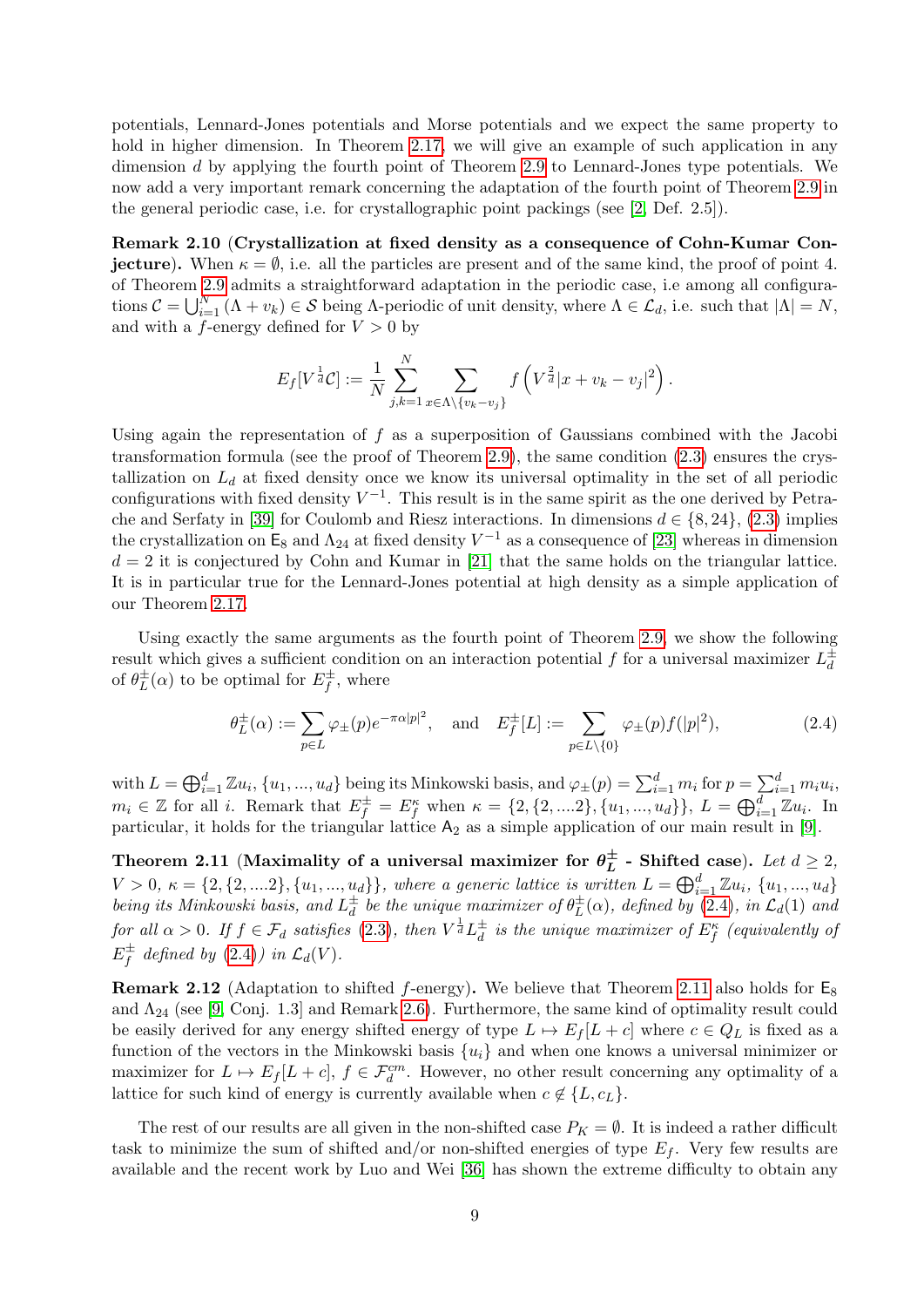general result for completely monotone function  $f$ . Shifting the lattices by a non-lattice point which is not the center  $c<sub>L</sub>$  appears to be deeply more tricky in terms of energy optimization.

We remark that, since  $\mathcal{F}_{d}^{cm}$  is not stable by difference, it is not totally surprising that Theorem [2.2](#page-6-1) holds. Furthermore, identifying the largest space of all functions  $f$  such that  $E_f$  is uniquely minimized by  $L_d$  in  $\mathcal{L}_d(1)$  seems to be very challenging (see [\[14\]](#page-19-8)). Therefore a natural question in order to identify a large class of potentials  $f$  such that the minimality of an universal optimizer  $L_d$  holds for  $E_f^{\kappa}$  is the following: what are the completely monotone potentials  $f \in \mathcal{F}_d^{cm}$  satisfying [\(2.2\)](#page-7-1), i.e. such that  $f_k \in \mathcal{F}_d^{cm}$ ? The following corollary of Theorem [2.9](#page-7-0) gives an example of such potentials, where we define, for  $s > 0$  and any  $A_K = \{a_k\}_{k \in K}$ ,  $K \subset \mathbb{N}\backslash\{1\}$ ,

<span id="page-9-1"></span>
$$
\mathsf{L}(A_K, s) := \sum_{k \in K} \frac{a_k}{k^s}.\tag{2.5}
$$

Notice that the notation of [\(2.5\)](#page-9-1) is inspired by the one of Dirichlet L-series that are generalizing the Riemann zeta function (see e.g. [\[20,](#page-19-27) Chap. 10]). For us, the arithmetic function appearing in a Dirichlet series is simply replaced by  $A_K$  and can be finite.

<span id="page-9-2"></span>Corollary 2.13 (Minimality conservation for special f - Non-shifted case). Let  $d \geq 2$  and  $f \in \mathcal{F}_d^{cm}$  be such that  $d\mu_f(t) = \rho_f(t)dt$  and  $\rho_f$  be an increasing function on  $\mathbb{R}_+$ . Let  $\kappa = \{K, A_K, \emptyset\}$ be as in [\(1.6\)](#page-3-1) where  $A_K = \{a_k\}_{k \in K} \subset \mathbb{R}_+$  and be such that  $\mathsf{L}(A_K, s)$  defined by [\(2.5\)](#page-9-1) satisfies  $\mathsf{L}(A_K, 2) \leq 1$ . If  $L_d$  is universally optimal in  $\mathcal{L}_d(1)$ , then  $L_d$  is the unique minimizer of  $E_f^{\kappa}$  in  $\mathcal{L}_d(1)$ .

<span id="page-9-3"></span>Example 2.14 (Potentials satisfying the assumptions of Corollary [2.13\)](#page-9-2). There are many examples of potentials  $f$  such that Corollary [2.13](#page-9-2) holds. For instance, this is the case for the parametrized potential  $f = f_{\sigma,s}$  defined for all  $r > 0$  by  $f_{\sigma,s}(r) = \frac{e^{-\sigma r}}{r^s}$ ,  $\sigma > 0$ ,  $s > 1$ , since  $d\mu_{f_{\sigma,s}}(t)$  $(t-\sigma)^{s-1}$  $\frac{(-\sigma)^{s-1}}{\Gamma(s)}1\!\!1_{[\sigma,\infty)}(t)dt$  and  $t \mapsto \frac{(t-\sigma)^{s-1}}{\Gamma(s)}$  $\frac{(-\sigma)^{s-1}}{\Gamma(s)}1_{[\sigma,\infty)}(t)$  are increasing functions on  $\mathbb{R}_+$ . Notice that the inverse power law  $f(r) = r^{-s}$  with exponent  $s > d/2 \ge 1$  (if  $\sigma = 0$ ) and the Yukawa potential  $f(r) = e^{-\sigma r} r^{-1}$  with parameter  $\sigma > 0$  (if  $s = 1$ ) are special cases of  $f_{\sigma, s}$ .

#### <span id="page-9-0"></span>2.2 The inverse power law and Lennard-Jones cases

In this subsection, we restrict our study to combinations of inverse power laws, since they are the building blocks of many interaction potentials used in molecular simulations (see e.g. [\[33\]](#page-20-13)). Their homogeneity simplifies a lot the energy computations and allows us to give a complete picture of the periodic arrays of defects effects with respect to the values of  $\mathsf{L}$  defined by [\(2.5\)](#page-9-1).

In the following result, we show that the values of  $\mathsf{L}(A_K, 2s)$  plays a fundamental role in the minimization of  $E_f^{\kappa}$  when f is an inverse power law.

<span id="page-9-4"></span>Theorem 2.15 (The inverse power law case - Non-shifted case). Let  $d \geq 2$  and  $f(r) = r^{-s}$ where  $s > d/2$ . Let  $\kappa = \{K, A_K, \emptyset\}$  be as in [\(1.6\)](#page-3-1) and be such that  $\mathsf{L}(A_K, 2s)$  defined by [\(2.5\)](#page-9-1) is absolutely convergent. We have:

- 1. If  $L(A_K, 2s) < 1$ , then  $L_0$  is a minimizer of  $L \mapsto \zeta_L(2s)$  in  $\mathcal{L}_d(1)$  if and only if  $L_0$  is a minimizer of  $E_f^{\kappa}$  in  $\mathcal{L}_d(1)$ .
- 2. If  $L(A_K, 2s) > 1$ , then  $L_0$  is a minimizer of  $L \mapsto \zeta_L(2s)$  in  $\mathcal{L}_d(1)$  if and only if  $L_0$  is a maximizer of  $E_f^{\kappa}$  in  $\mathcal{L}_d(1)$ .

In particular, for any  $K \subset \mathbb{N} \setminus \{1\}$ , if  $a_k = 1$  for all  $k \in K$ , then  $L \mapsto \zeta_L(2s)$  and  $E_f^{\kappa}$  have the same minimizers in  $\mathcal{L}_d(1)$ .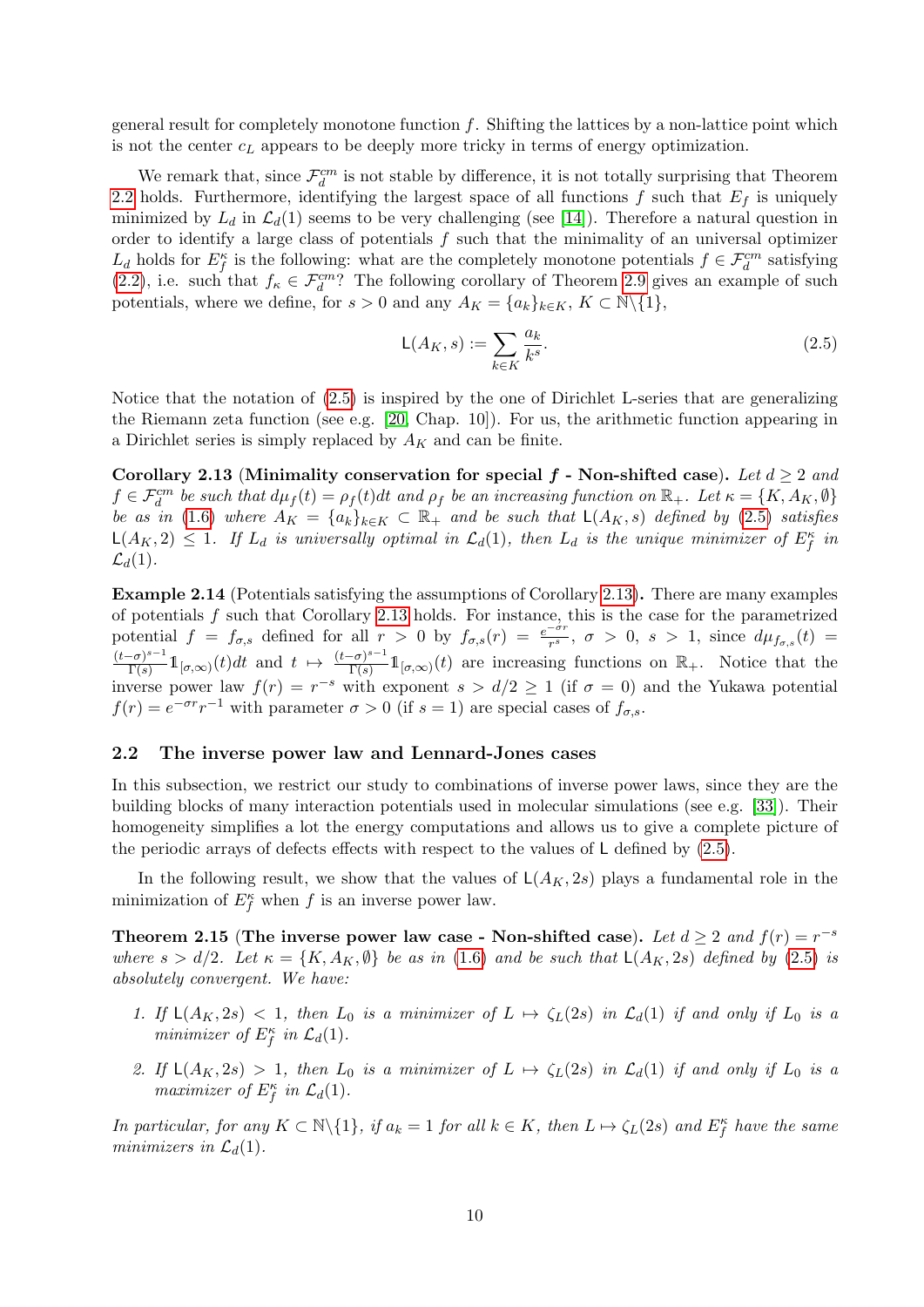**Examples 2.16** (Minimizers of the Epstein zeta function). In dimensions  $d \in \{2, 8, 24\}$ , the minimizer  $L_0$  of  $L \mapsto \zeta_L(2s)$  in  $\mathcal{L}_d(1)$  is, respectively,  $A_2$ ,  $E_8$  and  $\Lambda_{24}$  as consequences of [\[23,](#page-19-3) [38\]](#page-20-8). In dimension  $d = 3$ , Sarnak and Strömbergsson have conjectured in [\[43,](#page-20-12) Eq. (44)] that the face-centred cubic lattice  $D_3$  (see Fig. [1\)](#page-1-2) is the unique minimizer of  $L \mapsto \zeta_L(2s)$  in  $\mathcal{L}_3(1)$  if  $s > 3/2$ .

Many applications of point 4. of Theorem [2.9](#page-7-0) can then be shown for non-convex sums of inverse power laws, differences of Yukawa potentials or Morse potentials by following the lines of [\[4\]](#page-19-16). In this paper, we have chosen to focus on Lennard-Jones type potentials since it is possible to have a complete description of the effect of non-shifted periodic arrays of vacancies using the homogeneity of the Epstein zeta functions. It is also known that Lennard-Jones type potentials play an important role in molecular simulation (see e.g. [\[4,](#page-19-16) Sect. 6.3] and [\[33,](#page-20-13) Sect. 5.1.2]).

In our last results, we define the Lennard-Jones type potential by

<span id="page-10-1"></span>
$$
f(r) = \frac{c_2}{r^{x_2}} - \frac{c_1}{r^{x_1}} \quad \text{where} \quad (c_1, c_2) \in (0, \infty), \quad x_2 > x_1 > d/2,
$$
 (2.6)

which is a prototypical example of function where  $\mu_f$  is not nonnegative everywhere, and a difference of completely monotone functions. We discuss the optimality of a universally optimal lattice  $L_d$  for  $E_f^{\kappa}$  with respect to the values of  $\mathsf{L}(A_K, 2x_i), i \in \{1,2\}$  as well as the shape of the global minimizer of  $E_f^{\kappa}$ , i.e. its equivalence class in  $\mathcal{L}_d$  modulo rotation and dilation (as previously defined in [\[14\]](#page-19-8)).

<span id="page-10-0"></span>**Theorem 2.17 (The Lennard-Jones case - Non-shifted case).** Let  $d \geq 2$ , f be defined by [\(2.6\)](#page-10-1) and  $\kappa = \{K, A_K, \emptyset\}$  be as in [\(1.6\)](#page-3-1) (possibly empty) and be such that  $\mathsf{L}(A_K, 2x_i), i \in \{1,2\}$ defined by [\(2.5\)](#page-9-1) are absolutely convergent. Let  $L_d$  be universally optimal in  $\mathcal{L}_d(1)$ . Then:

1. If  $L(A_K, 2x_2) < L(A_K, 2x_1) < 1$ , then for all  $V > 0$  such that

$$
V \leq V_{\kappa} := \pi^{\frac{d}{2}} \left( \frac{c_2 (1 - \mathsf{L}(A_K, 2x_2)) \Gamma(x_1)}{c_1 (1 - \mathsf{L}(A_K, 2x_1)) \Gamma(x_2)} \right)^{\frac{d}{2(x_2 - x_1)}},
$$

the lattice  $V^{\frac{1}{d}}L_d$  is the unique minimizer of  $E_f^{\kappa}$  in  $\mathcal{L}_d(V)$  and there exists  $V_1 > 0$  such that it is not a minimizer of  $E_f^{\kappa}$  for  $V > V_1$ . Furthermore, the shape of the minimizer of  $E_f$  and  $E_f^{\kappa}$  are the same in  $\mathcal{L}_d$ .

- 2. If  $\mathsf{L}(A_K, 2x_1) > \mathsf{L}(A_K, 2x_2) > 1$ , then  $E_f^{\kappa}$  does not have any minimizer in  $\mathcal{L}_d$  and for all  $V < V_{\kappa}$ ,  $V^{\frac{1}{d}}L_d$  is the unique maximizer of  $E_f^{\kappa}$  in  $\mathcal{L}_d(V)$ .
- 3. If  $\mathsf{L}(A_K, 2x_1) > 1 > \mathsf{L}(A_K, 2x_2)$ , then  $E_f^{\kappa}$  does not have any minimizer in  $\mathcal{L}_d$  but  $V^{\frac{1}{d}}L_d$  is the unique minimizer of  $E_f^{\kappa}$  in  $\mathcal{L}_d(V)$  for all  $V > 0$ .

**Remark 2.18** (Increasing of the threshold value  $V_{\kappa}$ ). The fact that  $1-\mathsf{L}(A_K, 2x_2) > 1-\mathsf{L}(A_K, 2x_1)$ implies that the threshold value  $V_{\kappa}$  is larger in the  $\kappa \neq \emptyset$  case than in the case without defect  $\kappa = \emptyset$ . The same is expected to be true for any non-convex sum of inverse power law with a positive main term as  $r \to 0$  (see [\[4,](#page-19-16) Prop. 6.4] for a twp-dimensional example in the no-defect case  $\kappa = \emptyset$ ). It is also totally straightforward to show that  $V_{\kappa} \to V_{\emptyset}$  as min K tend to  $+\infty$ .

<span id="page-10-2"></span>**Remark 2.19** (Global minimality of  $A_2$  among lattices for Lennard-Jones type potentials). In dimension  $d = 2$ , the triangular lattice  $L_2 = A_2$  has been shown in [\[4,](#page-19-16) Thm. 1.2.2] to be the shape of the global minimizer of  $E_f$  in  $\mathcal{L}_2$  when  $\pi^{-x_2}\Gamma(x_2)x_2 < \pi^{-x_1}\Gamma(x_1)x_1$ . Point 1. of Theorem [2.17](#page-10-0) implies that the same holds when  $\mathsf{L}(A_K, 2x_2) < \mathsf{L}(A_K, 2x_1) < 1$ .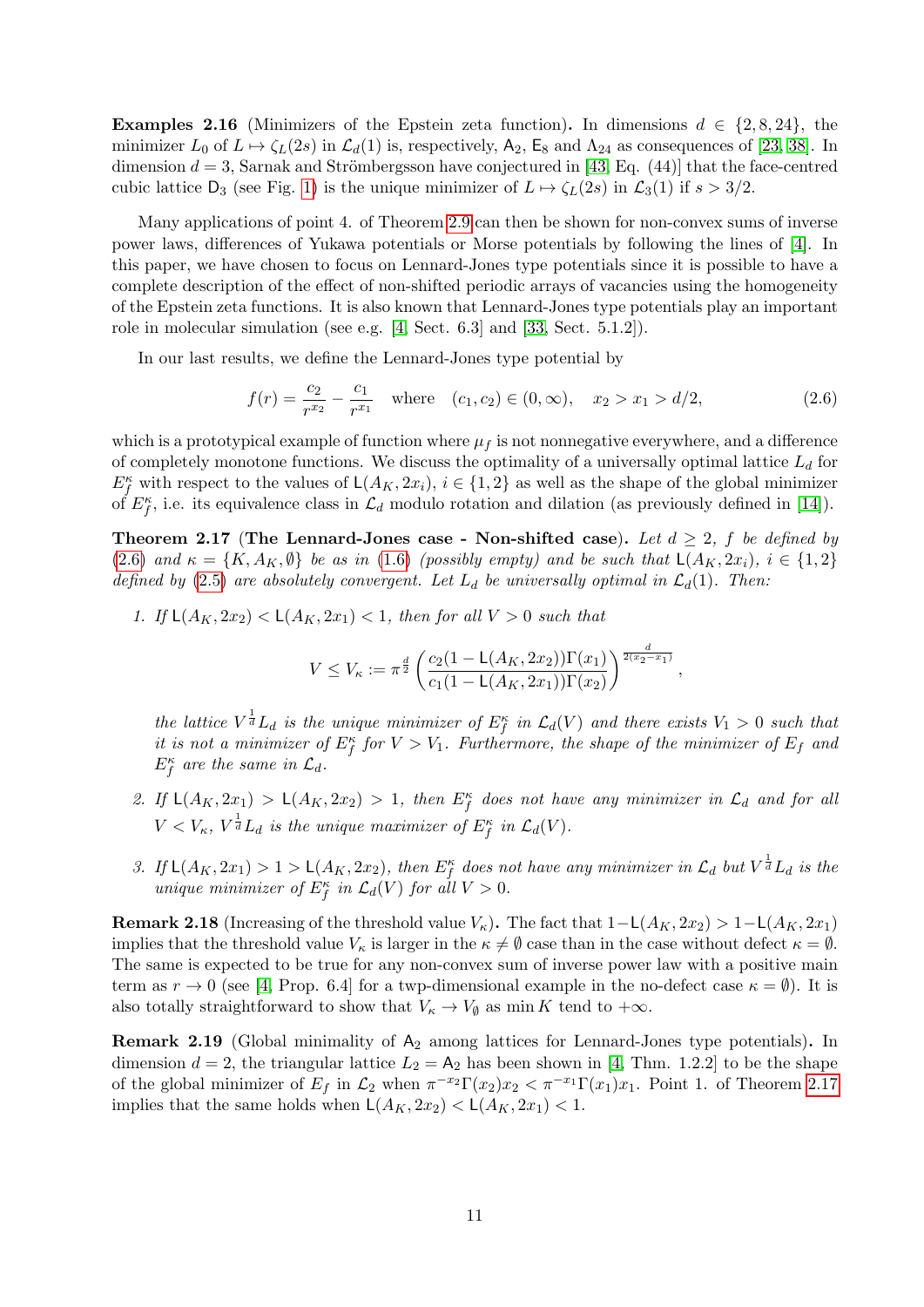### <span id="page-11-0"></span>2.3 Conclusion

From all our results, we conclude that is possible to remove or substitute several infinite periodic sets of points from all the lattices (i.e. an integer sublattices) and to conserve the already existing minimality properties, but only in a certain class of potentials or sublattices. Physically, it means that adding point defects to a crystal can be without any effect on its ground state if we assume the interaction between atoms to be well-approximate by a pairwise potential (Born model [\[46\]](#page-20-5)) and the sublattices to satisfy some simple properties. We give several examples in Section [3](#page-11-1) and our result are the first known general results giving global optimality of ionic crystals. In particular, the Kagome lattice (see Figure [3\)](#page-5-2) is shown to be the global minimizer for the interaction energies discussed in this paper in the class of (potentially shifted) lattices  $L\setminus 2L$  where  $L \in \mathcal{L}_2(1)$ . This is, as far as we know, the first results of this kind for the Kagome lattice. We also believe that the results and techniques derived in this paper can be applied to other ionic crystals and other general periodic systems.

Furthermore, this paper also shows the possibility to check the optimality of a structure while 'forgetting' many points which, in a certain sense, do not play any role (vacancy case). This allow to simplify both numerical investigations – leading to a shorter computational time – and mathematical estimates for these energies. We voluntarily did not explore further this fact since it is only relevant in low dimensions because the computational time of such lattice sums is exponentially growing and gives unreachable durations in dimension  $d \geq 4$  for computing many values of the energies, especially in dimensions  $d \in \{8, 24\}$  where our global optimality results are applicable.

In dimension  $d = 3$ , i.e. where the everyday life real crystals exist, our results only apply – combined with the one from [\[6\]](#page-19-22) – to the conservation of local minimality in the cubic lattices cases  $(\mathbb{Z}^3, D_3 \text{ and } D_3^*)$  for the Epstein zeta function, the lattice theta function and the Lennard-Jones type energies. We believe that our result will find other very interesting applications in dimension 3 once global optimality properties will be shown for the lattice theta functions and the Epstein zeta functions (Sarnak-Strömbergsson conjectures [\[43\]](#page-20-12)).

Even though the inverse power laws and Lennard-Jones cases have been completely solved here, we still ignore what is the optimal result that holds for ensuring the robustness of the universal optimality among lattices. An interesting problem would be to find a necessary condition for this robustness. Furthermore, we can also ask the following question: is it enough to study this kind of minimization problem in a (small) ball centred at the origin? In other words: can we remove all the points that are far enough from  $O$  and conserving the minimality results? Numerical investigations and Figure [5](#page-13-1) tend to confirm this fact, and a rigorous proof of such property would deeply simplify the analysis of such lattice energies.

## <span id="page-11-1"></span>3 Applications: The Kagome lattice and other ionic structures

We now give several examples of applications of our results. In particular, we identify interesting structures that are minimizers of  $E_f$  in classes of sparse and charged lattices.

## <span id="page-11-2"></span>3.1 The Kagome lattice

Being the vertices of a trihexagonal tiling, this structure – wich is actually not a lattice as we defined it in this paper – that we will write  $K := A_2 \setminus 2A_2$  is the difference of two triangular lattices of scale ratio 2 (see Fig. [4\)](#page-12-1). Some minerals – which display novel physical properties connected with geometrically frustrated magnetism – like jarosites and herbertsmithite contain layers having this structure (see [\[37\]](#page-20-14) and references therein). We can therefore apply our results of Section [2](#page-5-0) with  $\kappa = \{2, 1, \emptyset\}$  or  $\kappa = \{2, 1, u_1 + u_2\}$ . The following optimality results for  $E_f$  in the class of lattices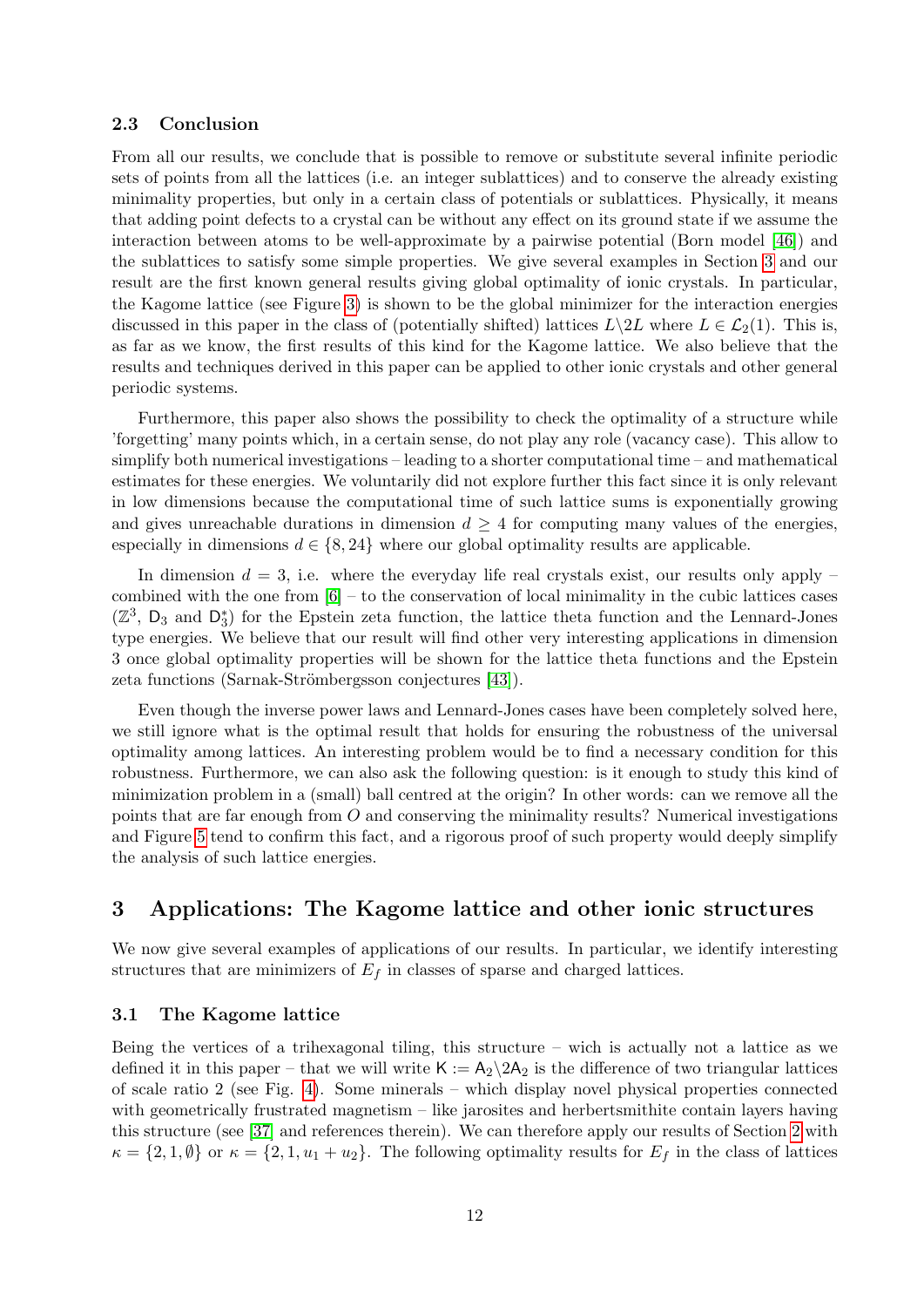of the form  $L\backslash 2L$  (or  $L\backslash (2L + u_1 + u_2)$ ) in the shifted case) are simple consequences of our results combined with the universal optimality of  $A_2$  among lattices proved by Montgomery in [\[38\]](#page-20-8):

- 1. Universal optimality of K. Applying Theorem [2.4](#page-6-0) to  $\kappa = \{2, 1, u_1 + u_2\}$ , it follows that for all  $f \in \mathcal{F}_2^{cm}$ , the shifted Kagome lattice  $\mathsf{K} + (1/2, -\sqrt{3}/2)$  (see Fig. [4\)](#page-12-1) is the unique minimizer of  $E_f$  among lattices of the form  $L \setminus (2L + u_1 + u_2)$ , where  $L = \mathbb{Z}u_1 \oplus \mathbb{Z}u_2 \in \mathcal{L}_2(1)$ .
- 2. Minimality of K at all densities for certain completely monotone potentials. A direct conse-quence of Theorem [2.9](#page-7-0) is the following. For any completely monotone function  $f \in \mathcal{F}_2^{cm}$  such that  $d\mu_f(t) = \rho_f(t)dt$  and  $\rho_f$  is an increasing function, the Kagome lattice K is the unique minimizer of  $E_f$  among all the two-dimensional sparse lattices  $L\setminus 2L$  where  $L \in \mathcal{L}_2(1)$ . This is the case for instance for  $f = f_{\sigma,s}$  defined in Example [2.14,](#page-9-3) including the inverse power laws and the Yukawa potential.
- 3. Optimality at high density for Lennard-Jones interactions. Applying Theorem [2.17,](#page-10-0) we obtain its optimality at high density: if  $f(r) = c_2r^{-x_2} - c_1r^{-x_1}$ ,  $x_2 > x_1 > 1$  is a Lennard-Jones potential, then the unique minimizer of  $E_f$  at high density among all the two-dimensional sparse lattices  $L\backslash 2L$ , where L has fixed density, has the shape of K.
- 4. Global optimality for Lennard-Jones interactions with small exponents. Furthermore, using Theorem [2.17](#page-10-0) and [\[4,](#page-19-16) Thm. 1.2.2] (see also Remark [2.19\)](#page-10-2), we obtain the following interesting result in the Lennard-Jones potential case: if  $\pi^{-x_2} \Gamma(x_2) x_2 < \pi^{-x_1} \Gamma(x_1) x_1$ , then the unique global minimizer of  $E_f$  among all the possible sparse lattices  $L\setminus 2L$  has the shape of K.



<span id="page-12-1"></span>Figure 4: Two patches of the Kagome lattice. On the left, the origin O does not belong to K and is the center of one of the hexagons. On the right, O belongs to a shifted version  $\mathsf{K} + (1/2, -\sqrt{3}/2)$ .

These are the first minimality results for K in a class of periodic configurations. We recall that a non-optimality result has also been derived by Grivopoulos in [\[31\]](#page-20-15) for Lennard-Jones potential in the case of free particles, and different attempts have been made for obtaining numerically or experimentally a Kagome structure as an energy ground state (see e.g. [\[26,](#page-19-28) [32,](#page-20-16) [41\]](#page-20-17)).

**Remark 3.1** (The honeycomb lattice). We notice that the honeycomb lattice  $H := A_2 \setminus$ √  $3\mathsf{A}_2,$  also constructed from the triangular lattice, does not belong to the set of sparse lattices  $L\backslash kL$ ,  $k \in \mathbb{N}$ . That is why no optimality result for H is included in this paper.

### <span id="page-12-0"></span>3.2 Rock-salt vs. other ionic structures

We recall that, in [\[9\]](#page-19-6), we have shown with Faulhuber the universal optimality of the triangular lattice among lattices with alternating charges, i.e. the fact that  $A_2$  uniquely maximizes

$$
L \mapsto \theta_L^{\pm}(\alpha) := \sum_{p \in L} \varphi_{\pm}(p) e^{-\pi \alpha |p|^2} \quad \text{and} \quad \zeta_L^{\pm}(s) := \sum_{p \in L \setminus \{0\}} \frac{\varphi_{\pm}(p)}{|p|^s}, \quad L = \mathbb{Z} u_1 \oplus \mathbb{Z} u_2,\tag{3.1}
$$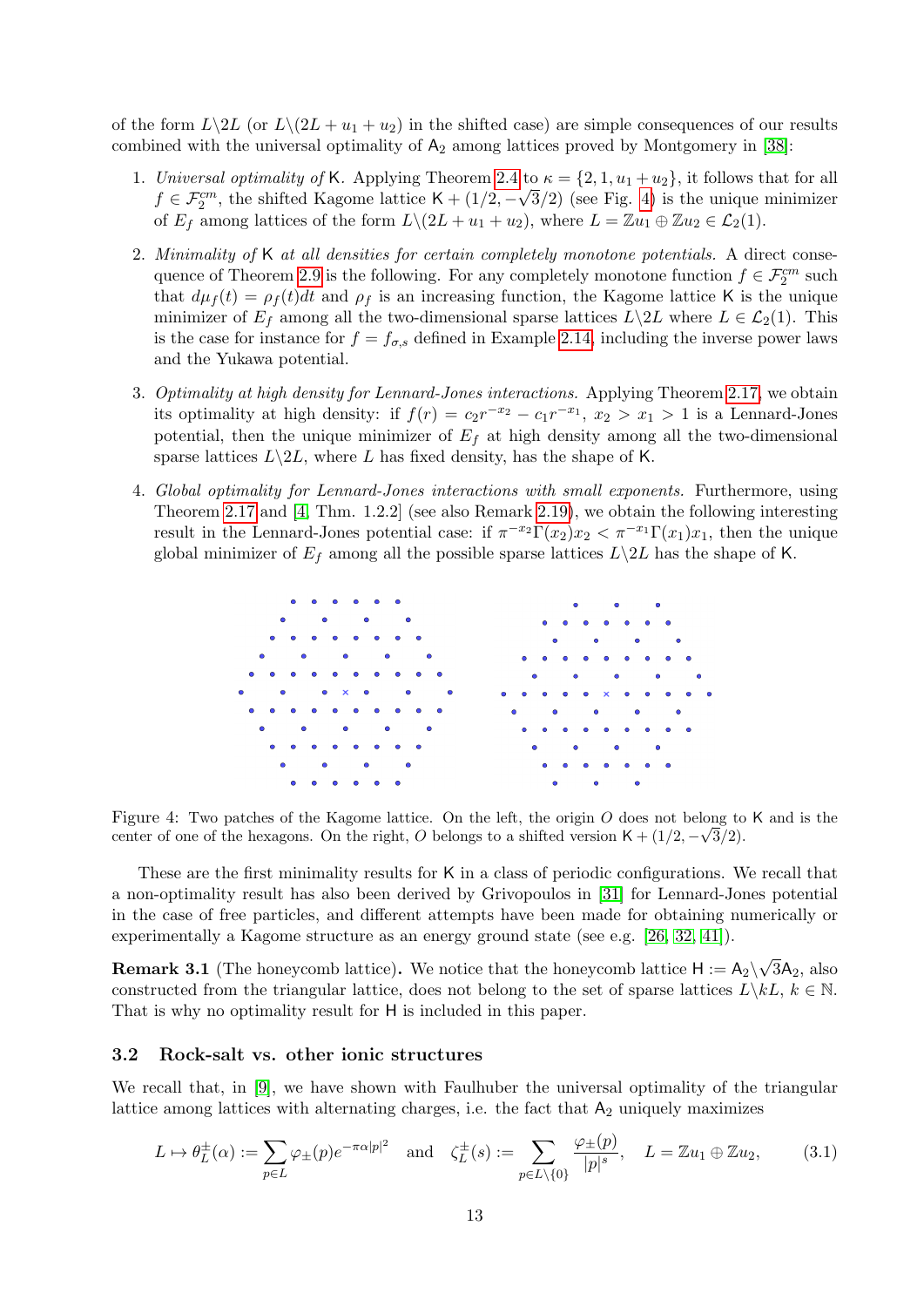in  $\mathcal{L}_2(1)$ , where, for all  $p = mu_1 + nu_2$ ,  $\varphi_{\pm}(p) := m + n$ . Notice that the maximality result at all scales for the alternating lattice theta function is equivalent with the fact that  $A_2$  maximizes

$$
L \mapsto E_f^{\kappa}[L] := E_f[L] - 2E_f[2L + u_1] - 2E_f[2L + u_2], \text{ where } \kappa := \{2, \{2, 2\}, \{u_1, u_2\}\}\
$$

in  $\mathcal{L}_2(1)$  for any  $f \in \mathcal{F}_2^{cm}$ . It has been also proven in [\[13,](#page-19-25) Thm. 1.4] that  $\mathbb{Z}^d$  is the unique maximizer of the d-dimensional generalization of the two lattice energies  $\theta_L^{\pm}$  $L^{\pm}(\alpha)$  and  $\zeta_L^{\pm}$  $L^{\pm}(s)$  among d-dimensional orthorhombic (rectangular) lattices of fixed unit density, whereas it is a minimizer of the lattice theta functions and the Epstein zeta functions defined in [\(1.3\)](#page-2-2). Furthermore, applying Theorem [2.9](#page-7-0) in dimension  $d = 2$  (resp. any d), we see that  $A_2$  (resp.  $\mathbb{Z}^d$ ) minimizes in  $\mathcal{L}_2(1)$  (resp. among the orthorhombic lattices of unit density) the energy

$$
E_f^{\kappa}[L] := \zeta_L(s) - 2\zeta_{k}(s), \quad f(r) = r^{-s}, \quad K = \{k\}, \quad a_k = 2,
$$
\n(3.2)

for all  $s > d/2$ . We remark that  $\mathbb{Z}^d$ ,  $d \in \{2,3\}$  is also a saddle point (see [\[6,](#page-19-22) [38\]](#page-20-8)) of  $E_f^{\kappa}$  in  $\mathcal{L}_d(1)$ . It is then interesting to see how the array of substitutional defects with charges −1 plays a totally different role for this energy (see also Fig. [5](#page-13-1) and Fig. [6\)](#page-14-0). This seems to confirm that the role of the nearest-neighbors of the origin is fundamental, since they are actually the main terms of the energy when the potential is decreasing fast at infinity.

|  |  |                                                                                               |  |  |  |  |  |  |  | .                                                                                                                                                                                                                                                                                                                                                                                                                                                                               |  |  |  | $0\qquad 0\qquad 0\qquad 0\qquad 0\qquad 0\qquad 0\qquad 0$                                        |  |  |  |
|--|--|-----------------------------------------------------------------------------------------------|--|--|--|--|--|--|--|---------------------------------------------------------------------------------------------------------------------------------------------------------------------------------------------------------------------------------------------------------------------------------------------------------------------------------------------------------------------------------------------------------------------------------------------------------------------------------|--|--|--|----------------------------------------------------------------------------------------------------|--|--|--|
|  |  |                                                                                               |  |  |  |  |  |  |  |                                                                                                                                                                                                                                                                                                                                                                                                                                                                                 |  |  |  | . <b>.</b>                                                                                         |  |  |  |
|  |  |                                                                                               |  |  |  |  |  |  |  | .                                                                                                                                                                                                                                                                                                                                                                                                                                                                               |  |  |  |                                                                                                    |  |  |  |
|  |  |                                                                                               |  |  |  |  |  |  |  |                                                                                                                                                                                                                                                                                                                                                                                                                                                                                 |  |  |  | . <b>.</b>                                                                                         |  |  |  |
|  |  |                                                                                               |  |  |  |  |  |  |  |                                                                                                                                                                                                                                                                                                                                                                                                                                                                                 |  |  |  | $0\qquad 0\qquad 0\qquad 0\qquad 0\qquad 0\qquad 0\qquad 0$                                        |  |  |  |
|  |  | $0\qquadbullet\qquad 0\qquadbullet\qquad 0\qquad\qquad 0\qquadbullet\qquad 0$                 |  |  |  |  |  |  |  | $\bullet$ $\circ$ $\bullet$ $\circ$ $\bullet$ $\times$ $\bullet$ $\circ$ $\circ$ $\circ$ $\circ$                                                                                                                                                                                                                                                                                                                                                                                |  |  |  | $\bullet$ $\bullet$ $\bullet$ $\bullet$ $\times$ $\bullet$ $\bullet$ $\bullet$ $\bullet$ $\bullet$ |  |  |  |
|  |  |                                                                                               |  |  |  |  |  |  |  | .                                                                                                                                                                                                                                                                                                                                                                                                                                                                               |  |  |  | $0\quad 0\quad 0\quad 0\quad 0\quad 0\quad 0\quad 0\quad 0\quad 0$                                 |  |  |  |
|  |  |                                                                                               |  |  |  |  |  |  |  |                                                                                                                                                                                                                                                                                                                                                                                                                                                                                 |  |  |  | .                                                                                                  |  |  |  |
|  |  | $\bullet$ . $\bullet$ . $\bullet$ . $\bullet$ . $\bullet$ . $\bullet$ . $\bullet$ . $\bullet$ |  |  |  |  |  |  |  | .                                                                                                                                                                                                                                                                                                                                                                                                                                                                               |  |  |  |                                                                                                    |  |  |  |
|  |  | 0 0 0 0 0 0 0 0 0 0                                                                           |  |  |  |  |  |  |  |                                                                                                                                                                                                                                                                                                                                                                                                                                                                                 |  |  |  | .                                                                                                  |  |  |  |
|  |  |                                                                                               |  |  |  |  |  |  |  | $\bullet\hspace{1.9mm}\bullet\hspace{1.9mm}\bullet\hspace{1.9mm}\bullet\hspace{1.9mm}\bullet\hspace{1.9mm}\bullet\hspace{1.9mm}\bullet\hspace{1.9mm}\bullet\hspace{1.9mm}\bullet\hspace{1.9mm}\bullet\hspace{1.9mm}\bullet\hspace{1.9mm}\bullet\hspace{1.9mm}\bullet\hspace{1.9mm}\bullet\hspace{1.9mm}\bullet\hspace{1.9mm}\bullet\hspace{1.9mm}\bullet\hspace{1.9mm}\bullet\hspace{1.9mm}\bullet\hspace{1.9mm}\bullet\hspace{1.9mm}\bullet\hspace{1.9mm}\bullet\hspace{1.9mm$ |  |  |  | 0 0 0 0 0 0 0 0 0 0                                                                                |  |  |  |
|  |  |                                                                                               |  |  |  |  |  |  |  |                                                                                                                                                                                                                                                                                                                                                                                                                                                                                 |  |  |  |                                                                                                    |  |  |  |

<span id="page-13-1"></span>Figure 5: Three periodic arrays of defects on  $\mathbb{Z}^2$ . Blue points • are points with charges +1 and red points  $\circ$ are with charges −1. For the inverse power laws energies, the left-hand configuration is the unique maximizer among rectangular lattices of fixed density with alternation of charges whereas the centred configuration is its unique minimizer with this distribution of charges among rectangular lattices. However, the configuration on the right is a saddle point of any energy on the form  $E_f$ ,  $f \in \mathcal{F}_2^{cm}$  in this class of charged configurations. For the two structures on the left, the same is true in higher dimension while generalizing the ionic-like distribution on orthorhombic lattices.

## <span id="page-13-0"></span>4 Proofs of the main results

We first show Theorem [2.2,](#page-6-1) i.e. the non-robustness of universal optimality results under non-shifted periodic arrays of defects.

**Proof of Theorem [2.2](#page-6-1).** Let  $\Lambda \in \{A_2, E_8, \Lambda_{24}\}.$  We consider the potential  $f(r) := e^{-\pi\alpha r}$  where  $\alpha > 0$ . For all  $k \in \mathbb{N}\setminus\{1\}$ , all  $a_k > 0$  and all  $L \in \mathcal{L}_d(1)$ , we have, using the fact that  $\theta_{k}(a) =$  $\theta_L(k^2\alpha),$ 

$$
E_f^{\kappa}[L] = \theta_L(\alpha) - a_k \theta(k^2 \alpha).
$$

Let us show that there exists  $\alpha_d$  such that for all  $0 < \alpha < \alpha_d$ ,  $\Lambda$  does not minimize  $E_f^{\kappa}$  in  $\mathcal{L}_d(1)$ . Indeed, we have the following equivalence: for all  $L \in \mathcal{L}_d(1) \setminus {\{\Lambda\}}, E_f^{\kappa}[L] > E_f^{\kappa}[\Lambda]$  if and only if

<span id="page-13-2"></span>
$$
\inf_{\substack{L \in \mathcal{L}_d(1) \\ L \neq \Lambda}} \frac{\theta_L(\alpha) - \theta_\Lambda(\alpha)}{\theta_L(k^2 \alpha) - \theta_\Lambda(k^2 \alpha)} > a_k.
$$
\n(4.1)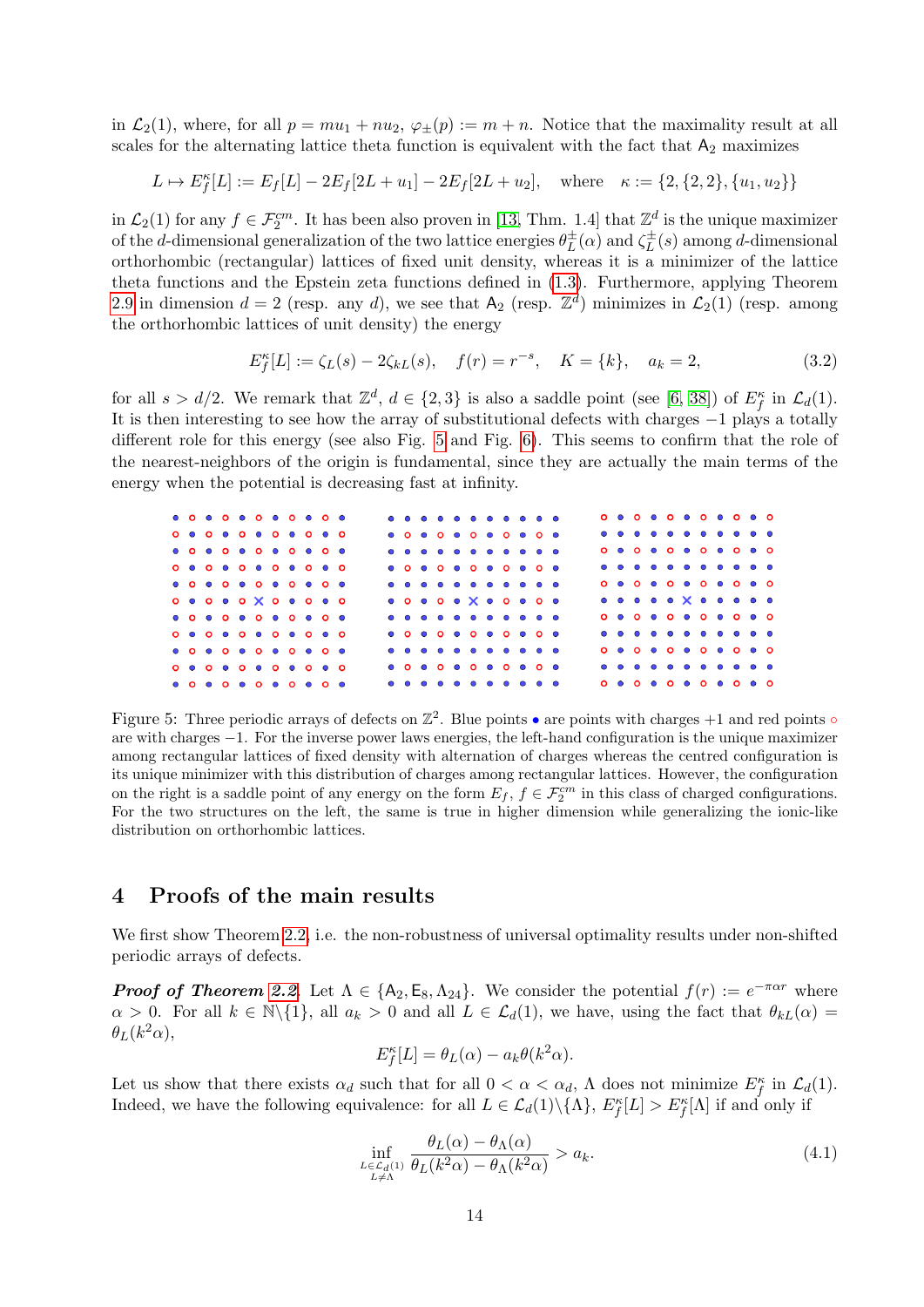

<span id="page-14-0"></span>Figure 6: Three periodic arrays of defects on a patch of  $A_2$ . Blue points • are points with charges +1 and red points ∘ are with charges  $-1$ . On the left, the triangular alternate configuration maximizes  $\zeta_L^{\pm}(s)$  in  $\mathcal{L}_2(1)$  with this alternation of charges, while the configuration in the middle minimizes the inverse power law energy in this class of charged lattices. The configuration on the right minimizes any energy on the form  $E_f, f \in \mathcal{F}_2^{cm}$  in this class of charged configurations.

Let us show that [\(4.1\)](#page-13-2) does not hold for small  $\alpha$ , and in particular that the left term tends to 0 as  $\alpha \to 0$ . We use Coulangeon and Schürmann's work [\[25,](#page-19-23) Eq. (21)], in the lattice case, who derived the Taylor expansion of the theta function as  $L \mapsto \Lambda$  in  $\mathcal{L}_d(1)$ . We then obtain

$$
\lim_{L\to\Lambda} \frac{\theta_L(\alpha) - \theta_\Lambda(\alpha)}{\theta_L(k^2\alpha) - \theta_\Lambda(k^2\alpha)} = \frac{\displaystyle\sum_{p\in\Lambda\backslash\{0\}} \pi \alpha|p|^2 (\pi \alpha|p|^2 - 2) e^{-\pi \alpha|p|^2}}{\displaystyle\sum_{p\in\Lambda\backslash\{0\}} \pi \alpha k^2|p|^2 (\pi \alpha k^2|p|^2 - 2) e^{-\pi \alpha k^2|p|^2}}
$$
\n
$$
= k^{-2} \frac{\displaystyle\sum_{p\in\Lambda\backslash\{0\}} \pi \alpha|p|^4 e^{-\pi \alpha|p|^2} - 2 \sum_{p\in\Lambda\backslash\{0\}} |p|^2 e^{-\pi \alpha|p|^2}}{\displaystyle\sum_{p\in\Lambda\backslash\{0\}} \pi \alpha k^2|p|^4 e^{-\pi \alpha k^2|p|^2} - 2 \sum_{p\in\Lambda\backslash\{0\}} |p|^2 e^{-\pi \alpha k^2|p|^2}}.
$$

By absolute convergence, the first term of both numerator and denominator are vanishing as  $\alpha \to 0$ . We therefore obtain that

$$
\lim_{\alpha \to 0} \lim_{L \to \Lambda} \frac{\theta_L(\alpha) - \theta_\Lambda(\alpha)}{\theta_L(k^2 \alpha) - \theta_\Lambda(k^2 \alpha)} = \lim_{\alpha \to 0} k^{-2} \frac{\sum_{p \in \Lambda \setminus \{0\}} |p|^2 e^{-\pi \alpha |p|^2}}{\sum_{p \in \Lambda \setminus \{0\}} |p|^2 e^{-\pi \alpha k^2 |p|^2}} = 0,
$$

by comparing the convergence rate of these two exponential sums that are going to  $+\infty$  as  $\alpha \to 0$ . It follows that [\(4.1\)](#page-13-2) does not hold for  $\alpha < \alpha_d$  where  $\alpha_d$  depends on d, k and  $a_k$ , and the proof of the first part of the theorem is completed.

The second part of the theorem is a simple consequence of the fact that  $f_{\kappa}$  defined by [\(1.8\)](#page-4-1) belongs to  $\mathcal{F}_d^{cm}$  if  $f \in \mathcal{F}_d^{cm}$  and  $a_k < 0$  for all  $k \in K$ .  $\Box$ 

The proof of our second result, namely Theorem [2.4,](#page-6-0) is a direct and simple consequence of our work [\[9\]](#page-19-6).

**Proof of Theorem [2.4](#page-6-0).** If  $p_{i,k}/k = c_L$  modulo  $Q_L$  for all  $k \in K$  and all  $i \in I_k$ , we obtain

$$
E_f^{\kappa}[L] = E_f[L] - \sum_{k \in K} a_k \sum_{i \in I_k} \sum_{p \in L \setminus \{0\}} f\left(k^2 \left| \frac{p_{i,k}}{k} + p \right|^2\right) = E_f[L] - \sum_{k \in K} a_k \sharp L_k E_{f(k^2 \cdot)}[L + c_L].
$$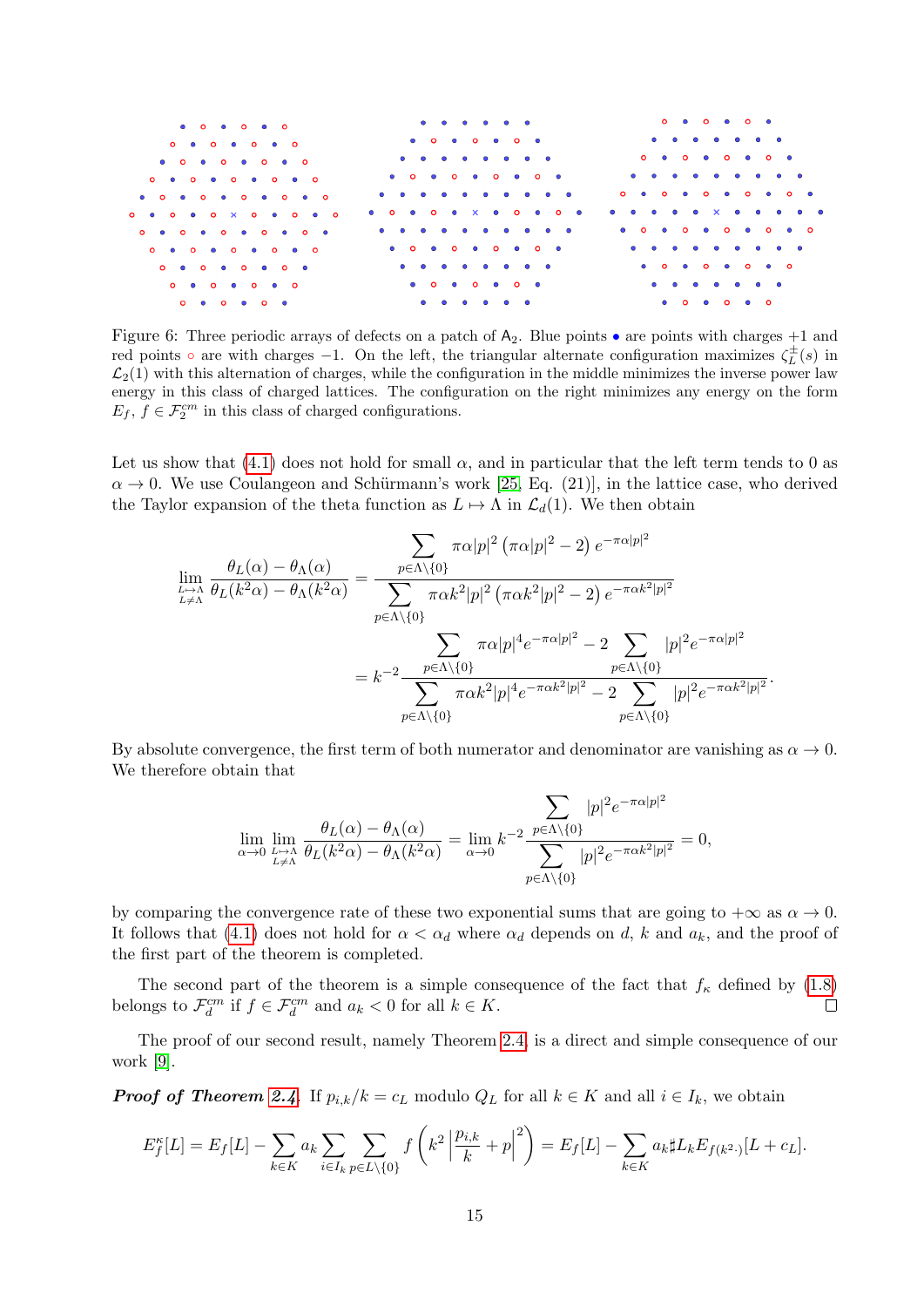As proved in [\[9\]](#page-19-6), for any  $f \in \mathcal{F}_2^{cm}$ ,  $A_2$  is the unique maximizer of  $L \mapsto E_f[L + c_L]$  in  $\mathcal{L}_2(1)$ . It follows that A<sub>2</sub>, which uniquely minimizes  $E_f$  in  $\mathcal{L}_2(1)$  is the unique minimizer of  $E_f^{\kappa}$  in  $\mathcal{L}_2(1)$  since  $a_k > 0$  for all  $k \in K$ .  $\Box$ 

We now show Theorem [2.9](#page-7-0) which gives a simple criterion for the conservation of the minimality of a universal optimizer.

**Proof of Theorem [2.9](#page-7-0).** In order to show the three first points, it is sufficient to show the first point of our theorem, i.e. the fact that  $d\mu_{f_k}(t) = (\rho_f(t) - \sum_{k \in K} a_k k^{-2} \rho_f \left(\frac{t}{k}\right))$  $(\frac{t}{k^2})$  dt. We remark that  $\rho_f$  is the inverse Laplace transform of f, i.e.  $\rho_f(t) = \mathcal{L}^{-1}[f](t)$ . By linearity, it follows that

$$
d\mu_{f_{\kappa}}(t) = \rho_{f_{\kappa}}(t)dt
$$
, where  $\rho_{f_{\kappa}}(t) = \rho_f(t) - \sum_{k \in K} a_k \mathcal{L}^{-1}[f(k^2 \cdot)](t)$ .

By the basic properties of the inverse Laplace transform, we obtain that, for all  $t > 0$ ,

$$
\mathcal{L}^{-1}[f(k^2\cdot)](t) = k^{-2}\mathcal{L}^{-1}[f](k^{-2}t) = k^{-2}\rho_f(k^{-2}t),
$$

and our result follows by the universal optimality of  $L_d$  in  $\mathcal{L}_d(1)$  and the definition of completely monotone function.

To show the last point of our theorem, we adapt [\[4,](#page-19-16) Thm 1.1]. Let  $L \in \mathcal{L}_d(1)$  and  $V > 0$ , then we have

$$
E_f^{\kappa}[V^{\frac{1}{d}}L] = \sum_{p \in L \setminus \{0\}} f_{\kappa} \left(V^{\frac{2}{d}}|p|^2\right) = \int_0^{\infty} \left[\theta_L \left(\frac{V^{\frac{2}{d}}t}{\pi}\right) - 1\right] \rho_{f_{\kappa}}(t) dt
$$
  
\n
$$
= \frac{\pi}{V^{\frac{2}{d}}} \int_0^{\infty} \left[\theta_L(y) - 1\right] \rho_{f_{\kappa}} \left(\frac{\pi y}{V^{\frac{2}{d}}}\right) dy
$$
  
\n
$$
= \frac{\pi}{V^{\frac{2}{d}}} \int_0^1 \left[\theta_L(y) - 1\right] \rho_{f_{\kappa}} \left(\frac{\pi y}{V^{\frac{2}{d}}}\right) dy + \frac{\pi}{V^{\frac{2}{d}}} \int_1^{\infty} \left[\theta_L(y) - 1\right] \rho_{f_{\kappa}} \left(\frac{\pi y}{V^{\frac{2}{d}}}\right) dy
$$
  
\n
$$
= \frac{\pi}{V^{\frac{2}{d}}} \int_1^{\infty} \left[\theta_L \left(\frac{1}{y}\right) - 1\right] \rho_{f_{\kappa}} \left(\frac{\pi}{yV^{\frac{2}{d}}}\right) y^{-2} dy + \frac{\pi}{V^{\frac{2}{d}}} \int_1^{\infty} \left[\theta_L(y) - 1\right] \rho_{f_{\kappa}} \left(\frac{\pi y}{V^{\frac{2}{d}}}\right) dy. \quad (4.2)
$$

A simple consequence of the Poisson summation formula is the well-known identity (see e.g. [\[24,](#page-19-29) Eq. (43)])

<span id="page-15-2"></span><span id="page-15-1"></span><span id="page-15-0"></span>
$$
\forall y > 0, \quad \theta_L\left(\frac{1}{y}\right) = y^{\frac{d}{2}}\theta_{L^*}(y). \tag{4.3}
$$

From [\(4.3\)](#page-15-0), we see that if  $L_d$  is the unique minimizer of  $L \mapsto \theta_L(\alpha)$  for all  $\alpha > 0, L \in \mathcal{L}_d(1)$  then  $L_d^* = L_d$ . From [\(4.2\)](#page-15-1) and [\(4.3\)](#page-15-0), for all  $V > 0, L \in \mathcal{L}_d(1)$ , we have

$$
E_{f}^{\kappa}[V^{\frac{1}{d}}L] = \frac{\pi}{V^{\frac{2}{d}}}\int_{1}^{\infty} \left[ y^{\frac{d}{2}}\theta_{L^{*}}\left(y\right) - 1 \right] \rho_{f_{\kappa}} \left( \frac{\pi}{yV^{\frac{2}{d}}} \right) y^{-2} dy + \frac{\pi}{V^{\frac{2}{d}}}\int_{1}^{\infty} \left[ \theta_{L}(y) - 1 \right] \rho_{f_{\kappa}} \left( \frac{\pi y}{V^{\frac{2}{d}}} \right) dy. \tag{4.4}
$$

and

$$
E_{f}^{\kappa}[V^{\frac{1}{d}}L] - E_{f}^{\kappa}[V^{\frac{1}{d}}L_{d}] = \frac{\pi}{V^{\frac{2}{d}}}\int_{1}^{\infty} \left[\theta_{L^{*}}(y) - \theta_{L_{d}}(y)\right]\rho_{f_{\kappa}}\left(\frac{\pi}{yV^{\frac{2}{d}}}\right)y^{\frac{d}{2}-2}dy + \frac{\pi}{V^{\frac{2}{d}}}\int_{1}^{\infty} \left[\theta_{L}(y) - \theta_{L_{d}}(y)\right]\rho_{f_{\kappa}}\left(\frac{\pi y}{V^{\frac{2}{d}}}\right)dy.
$$
 (4.5)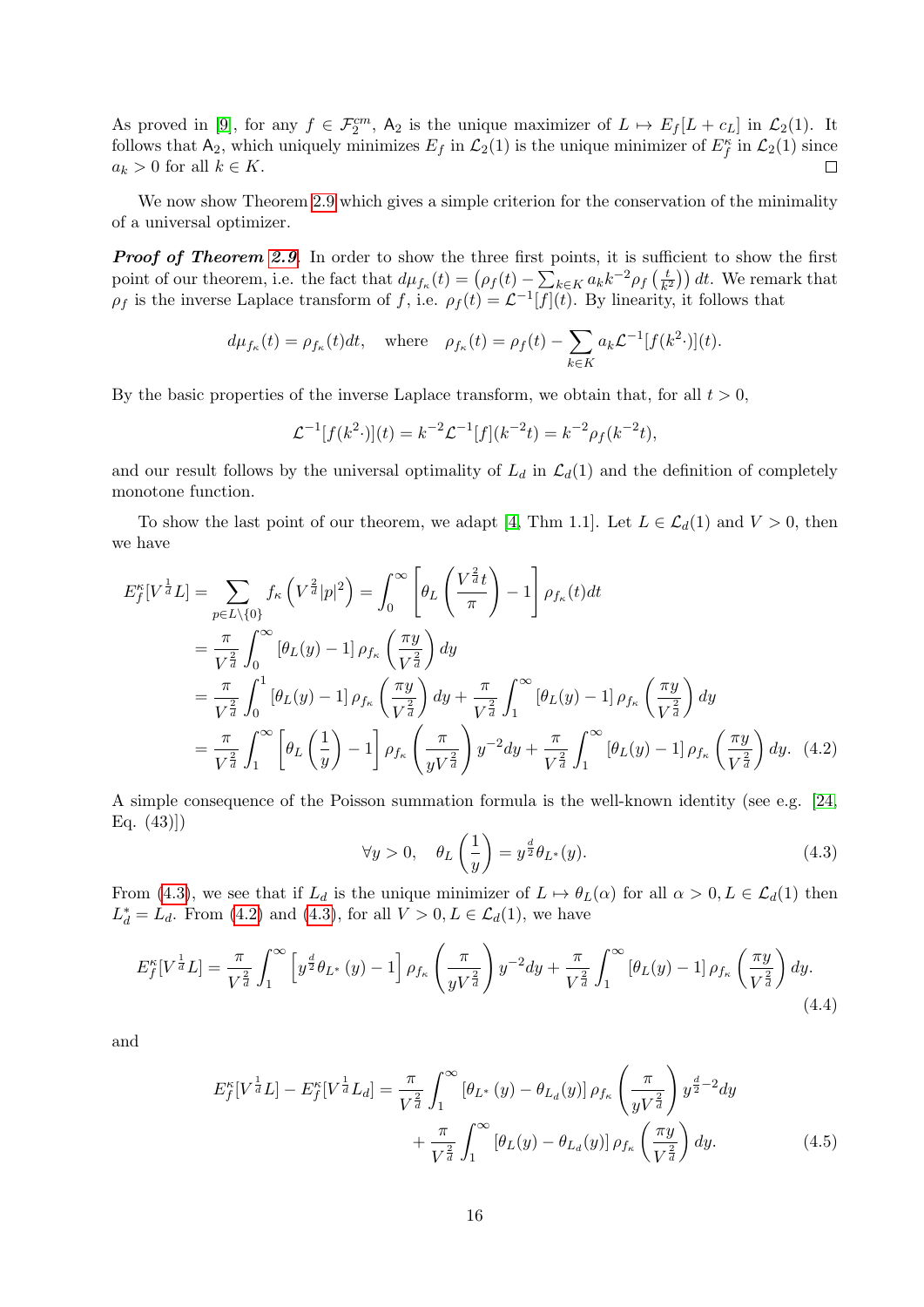By [\(4.5\)](#page-15-2) and the definition of  $g_V$ , if V is such that  $g_V(y) \geq 0$  for a.e.  $y \geq 1$  then

$$
E_{f}^{\kappa}[V^{\frac{1}{d}}L] - E_{f}^{\kappa}[V^{\frac{1}{d}}L_{d}] + E_{f}^{\kappa}[V^{\frac{1}{d}}L^{*}] - E_{f}^{\kappa}[V^{\frac{1}{d}}L_{d}]
$$
  
\n
$$
= \frac{\pi}{V^{\frac{2}{d}}}\int_{1}^{\infty} [\theta_{L^{*}}(y) - \theta_{L_{d}}(y)] g_{V}(y) dy + \frac{\pi}{V^{\frac{2}{d}}}\int_{1}^{\infty} [\theta_{L}(y) - \theta_{L_{d}}(y)] g_{V}(y) dy
$$
  
\n
$$
\geq \frac{\pi}{V^{\frac{2}{d}}}\int_{1}^{\infty} m_{L}(y) g_{V}(y) dy,
$$
\n(4.6)

where

<span id="page-16-0"></span>
$$
m_L(y) := \min{\{\theta_{L^*}(y) - \theta_{L_d}(y), \theta_L(y) - \theta_{L_d}(y)\}}.
$$

Since  $m_L(y) \geq 0$  for all  $L \in \mathcal{L}_d(1), y > 0$  with equality if and only if  $L = L_d$ , and  $g_V(y) \geq 0$  for a.e.  $y \in [1,\infty)$ , we get from  $(4.6)$  that

$$
E_f^{\kappa}[V^{\frac{1}{d}}L] + E_f^{\kappa}[V^{\frac{1}{d}}L^*] \ge 2E_f^{\kappa}[V^{\frac{1}{d}}L_d], \text{ with equality if and only if } L = L_d.
$$

It follows that  $L_d$  is the unique minimizer of  $L \mapsto E_f^{\kappa} [V^{\frac{1}{d}} L]$  on  $\mathcal{L}_d(1)$ , or equivalently that  $V^{\frac{1}{d}} L_d$  is the unique minimizer of  $E_f^{\kappa}$  in  $\mathcal{L}_d(V)$ , and the result is proved.

The previous proof contains the main ingredients for showing Theorem [2.11.](#page-8-0)

**Proof of Theorem [2.11](#page-8-0).** Following exactly the same sequence of arguments as in the proof of the fourth point of Theorem [2.9,](#page-7-0) we obtain the maximality result of  $V^{\frac{1}{d}}L_d^{\pm}$  $\frac{1}{d}$  at fixed density for  $E_f^{\pm}$  $\overline{f}$  . Indeed, [\(4.3\)](#page-15-0) is replaced by

$$
\theta_L^{\pm}(\alpha) = y^{\frac{d}{2}} \theta_{L^* + c_{L^*}}(\alpha),
$$

and, by using the maximality of  $L_d^{\pm}$  $\frac{1}{d}$  for  $L \mapsto \theta_L^{\pm}$  $L^{\pm}(\alpha)$  and  $L \mapsto \theta_{L+c_L}(\alpha)$  for all  $\alpha > 0$ , we obtain

$$
E_{f}^{\pm}[V^{\frac{1}{d}}L] - E_{f}^{\pm}[V^{\frac{1}{d}}L_{d}] + E_{f}^{\pm}[V^{\frac{1}{d}}L^{*}] - E_{f}^{\pm}[V^{\frac{1}{d}}L_{d}]
$$
  
\n
$$
= \frac{\pi}{V^{\frac{2}{d}}}\int_{1}^{\infty} \left[\theta_{L^{*}+c_{L^{*}}} (y) - \theta_{L_{d}^{\pm}+c_{L_{d}^{\pm}}} (y)\right] g_{V}(y) dy + \frac{\pi}{V^{\frac{2}{d}}}\int_{1}^{\infty} \left[\theta_{L}^{\pm}(y) - \theta_{L_{d}^{\pm}}^{\pm}(y)\right] g_{V}(y) dy
$$
  
\n
$$
\leq \frac{\pi}{V^{\frac{2}{d}}}\int_{1}^{\infty} m_{L}^{\pm}(y) g_{V}(y) dy, \tag{4.7}
$$

where

$$
m_L^{\pm}(y) := \max \{ \theta_{L^* + c_{L^*}}(y) - \theta_{L_d^{\pm} + c_{L_d^{\pm}}}(y), \theta_L^{\pm}(y) - \theta_{L_d^{\pm}}^{\pm}(y) \}.
$$

We again remark that  $m_L^{\pm}(y) \leq 0$  for all  $L \in \mathcal{L}_d(1)$ ,  $y > 0$  with equality if and only if  $L = L_d^{\pm}$  $\frac{1}{d}$ . Therefore, the positivity of  $g_V$  as well as the universal maximality of  $L_d^{\pm}$  $\frac{1}{d}$  implies in the same way that  $V^{\frac{1}{d}}L_d^{\pm}$  $\frac{1}{d}$  is the unique maximizer of  $E_f^{\pm}$  $\int_{f}^{\pm}$  in  $\mathcal{L}_d(V)$ .  $\Box$ 

The proof of Corollary [2.13](#page-9-2) is a straightforward consequence of Theorem [2.9.](#page-7-0)

**Proof of Corollary [2.13](#page-9-2).** Let  $A_K := \{a_k\}_{k\in K} \subset \mathbb{R}_+$  be such that  $\mathsf{L}(A_K, 2) \leq 1$ . Since  $\mu_f \geq 0$ , it follows that  $\rho_f$  is positive, and furthermore  $\rho_f$  is increasing by assumption. Therefore, we have, for all  $t > 0$ ,

$$
\sum_{k \in K} \frac{a_k}{k^2} \rho_f\left(\frac{t}{\alpha^2}\right) \le \sum_{k \in K} \frac{a_k}{k^2} \rho_f(t) = \mathsf{L}(A_K, 2) \rho_f(t) \le \rho_f(t),
$$

where the first inequality is obtained from the monotonicity of  $\rho_f$  and the last one from its positivity and the fact that  $\mathsf{L}(A_K, 2) \leq 1$ . The proof is completed by applying Theorem [2.9.](#page-7-0)  $\Box$ 

We now show Theorem [2.15](#page-9-4) which is a simple consequence of the homogeneity of the Epstein zeta function and a property of the Riemann zeta function.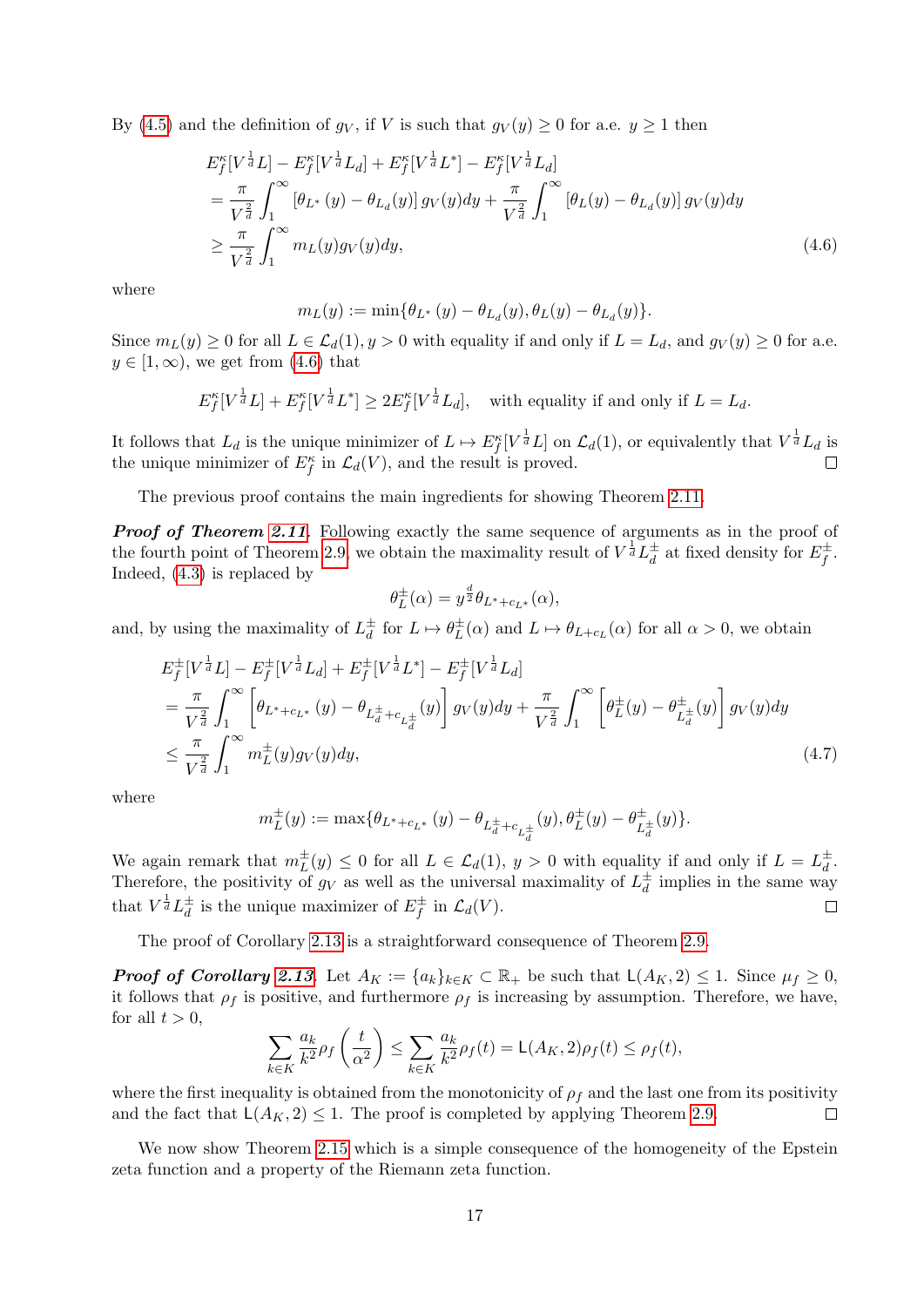**Proof of Theorem [2.15](#page-9-4).** Using the homogeneity of the Epstein zeta function, we obtain

$$
E_f^{\kappa}[L] = \sum_{p \in L \setminus \{0\}} \frac{1}{|p|^{2s}} - \sum_{k \in K} \sum_{p \in L \setminus \{0\}} \frac{a_k}{k^{2s}|p|^{2s}} = (1 - L(A_K, 2s)) \zeta_L(2s),
$$

the exchange of sums being ensured by their absolute summability. If  $\mathsf{L}(A_K, 2s) < 1$ , then  $L \mapsto$  $\zeta_L(2s)$  and  $E_f^{\kappa}$  have exactly the same minimizer. If  $\mathsf{L}(A_K, 2s) > 1$ , then the optimality are reversed and the proof is complete.

Furthermore, if  $a_k = 1$  for all  $k \in K$ , then we have

$$
L(A_K, 2s) = \sum_{k \in K} \frac{1}{k^{2s}} \le \zeta(2s) - 1,
$$

where  $\zeta(s) := \sum_{n \in \mathbb{N}} n^{-s}$  is the Riemann zeta function. Since  $\zeta(x) < 2$  on  $(0, \infty)$  if and only if  $x > x_0 \approx 1.73$ , it follows that  $\zeta(2s) - 1 < 1$  if and only if  $s > x_0/2 \approx 0.865$  which is true for all  $s > d/2$  whenever  $d \geq 2$ . We thus have  $\mathsf{L}(A_K, 2s) < 1$  and the proof is completed by application of point 1. of the theorem.  $\Box$ 

Before proving Theorem [2.17,](#page-10-0) we derive the following result, a generalization of our twodimensional theorem [\[4,](#page-19-16) Prop. 6.11]. Its proof follows the same main arguments as the twodimensional version and it is a consequence of point 4. of Theorem [2.9.](#page-7-0)

<span id="page-17-0"></span>Proposition 4.1 (Optimality at high density for Lennard-Jones type potentials). Let  $f(r) = \frac{b_2}{r^{x_2}} - \frac{b_1}{r^{x_1}}$  where  $b_1, b_2 \in (0, \infty)$  and  $x_2 > x_1 > d/2$ , and let  $L_d$  be universally optimal in  $\mathcal{L}_d(1)$ . If

$$
V \leq \pi^{\frac{d}{2}} \left( \frac{b_2 \Gamma(x_1)}{b_1 \Gamma(x_2)} \right)^{\frac{d}{2(x_2 - x_1)}},
$$

then  $V^{\frac{1}{d}}L_d$  is the unique minimizer of  $E_f$  in  $\mathcal{L}_d(V)$ .

**Proof of Proposition [4.1](#page-17-0).** We follow the lines of [\[4,](#page-19-16) Prop. 6.10] and we apply point 4. of Theorem [2.9.](#page-7-0) For  $i \in \{1,2\}$ , let  $\beta_i := b_i \frac{\pi^{x_i-1}}{\Gamma(x_i)}$  $\frac{\pi^{x_i-1}}{\Gamma(x_i)}$  and  $\alpha := V^{\frac{2}{d}}$ , then  $g_V(y) = \frac{y^{\frac{d}{2}-x_2-1}}{\alpha^{x_1-1}} \tilde{g}_V(y)$  where  $g_V$ is given by [\(2.3\)](#page-7-2) and

$$
\tilde{g}_V(y) := \frac{\beta_2}{\alpha^{x_2 - x_1}} y^{2x_2 - \frac{d}{2}} - \beta_1 y^{x_2 + x_1 - \frac{d}{2}} - \beta_1 y^{x_2 - x_1} + \frac{\beta_2}{\alpha^{x_2 - x_1}}.
$$

We therefore compute  $\tilde{g}'_V(y) = y^{x_2 - x_1 - 1} u_V(y)$  where

$$
u_V(y) := \beta_2 \left(2x_2 - \frac{d}{2}\right) \frac{y^{x_2 + x_1 - \frac{d}{2}}}{\alpha^{x_2 - x_1}} - \beta_1 \left(x_2 + x_1 - \frac{d}{2}\right) y^{2x_1 - \frac{d}{2}} - \beta_1(x_2 - x_1).
$$

Differentiating again, we obtain

$$
u'_{V}(y) = \left(x_2 + x_1 - \frac{d}{2}\right) y^{2x_1 - \frac{d}{2} - 1} \left(\beta_2 \left(2x_2 - \frac{d}{2}\right) \frac{y^{x_2 - x_1}}{\alpha^{x_2 - x_1}} - \beta_1 \left(2x_1 - \frac{d}{2}\right)\right),
$$

and we have that  $u'_V(y) \geq 0$  if and only if  $y \geq \left(\frac{\beta_1(2x_1-\frac{d}{2})}{\beta_2(2x_2-\frac{d}{2})}\right)$  $\sqrt{\beta_2(2x_2-\frac{d}{2})}$  $\int_{0}^{\frac{1}{x_2-x_1}} \alpha$ . By assumption, we know that

$$
\alpha \leq \pi \left(\frac{a_2 \Gamma(x_1)}{a_1 \Gamma(x_2)}\right)^{\frac{1}{x_2 - x_1}} = \left(\frac{\beta_2}{\beta_1}\right)^{\frac{1}{x_2 - x_1}} < \left(\frac{\beta_2(2x_2 - \frac{d}{2})}{\beta_1(2x_1 - \frac{d}{2})}\right)^{\frac{1}{x_2 - x_1}},
$$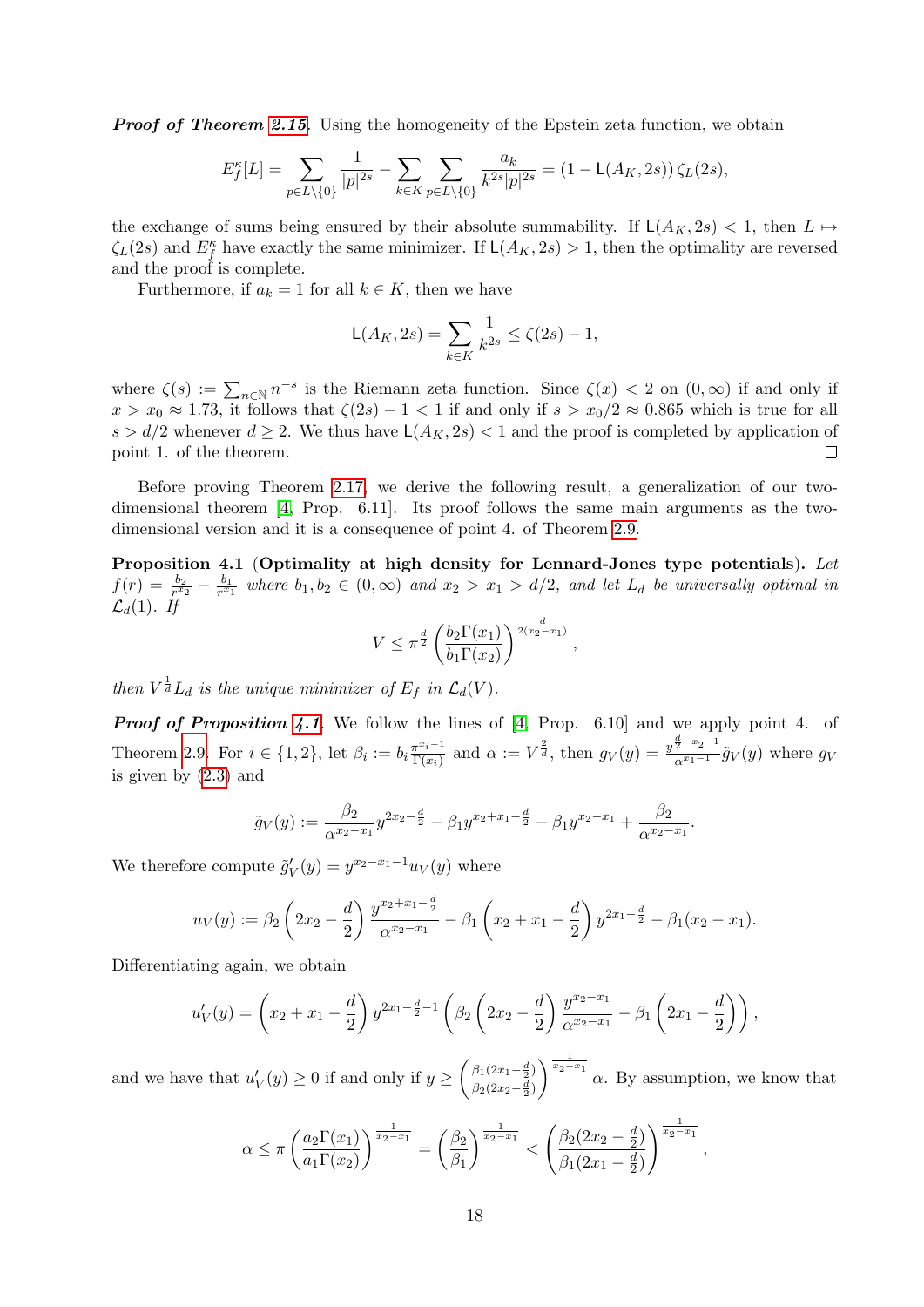which implies that  $u'_{V}(y) \ge 0$  for all  $y \ge 1$ . We now remark that

$$
u_V(1) = \left(2x_2 - \frac{d}{2}\right) \left(\frac{\beta_2}{\alpha^{x_2 - x_1}} - \beta_1\right) \ge 0,
$$

by assumption, since  $p > d/2 > d/4$  and

<span id="page-18-0"></span>
$$
\alpha \le \pi \left(\frac{b_2 \Gamma(x_1)}{b_1 \Gamma(x_2)}\right)^{\frac{1}{x_2 - x_1}} \iff \frac{\beta_2}{\alpha^{x_2 - x_1}} - \beta_1 \ge 0. \tag{4.8}
$$

It follows that  $g'_V(y) \ge 0$  for all  $y \ge 1$ . Since

$$
g_V(1) = 2\left(\frac{\beta_2}{\alpha^{x_2 - 1}} - \frac{\beta_1}{\alpha^{x_1 - 1}}\right) \ge 0
$$

again by [\(4.8\)](#page-18-0),  $g_V(y) \ge 0$  for all  $y \ge 1$  and the proof is complete.

**Proof of Theorem [2.17](#page-10-0).** Let  $A_K = \{a_k\}_{k \in K}$  for some  $K \subset \mathbb{N} \setminus \{1\}$  and  $f(r) = c_2 r^{-x_2} - c_1 r^{-x_1}$ , then we have, using the homogeneity of the Epstein zeta function,

$$
E_f^{\kappa}[L] = c_2 \zeta_L(2x_2) - c_1 \zeta_L(2x_1) - \sum_{k \in K} a_k (c_2 \zeta_{kL}(2x_2) - c_1 \zeta_{kL}(2x_1))
$$
  
=  $c_2 (1 - L(A_K, 2x_2)) \zeta_L(2x_2) - c_1 (1 - L(A_K, 2x_1))) \zeta_L(2x_1).$ 

We now assume that  $\mathsf{L}(A_K, 2x_2) < \mathsf{L}(A_K, 2x_1) < 1$ . Therefore, the first part of point 1. is a simple consequence of Prop[.4.1](#page-17-0) applied for the coefficients  $b_i = c_i (1 - L(A_K, 2x_i)) > 0$  where  $i \in \{1, 2\}$ . The fact that  $E_f^{\kappa}$  is not minimized by  $L_d$  for V large enough is a direct application of [\[14,](#page-19-8) Thm. 1.5(1)] since  $\mu_f$  is negative on  $(0, r_0)$  for some  $r_0$  depending on the parameters  $c_1, c_2, x_1, x_2, A_K$ . Furthermore, the fact that the shape of the minimizers are the same follows from [\[14,](#page-19-8) Thm. 1.11] where it is shown that the minimizer of the Lennard-Jones type lattice energies does not depend on the coefficients  $b_1, b_2$  but only on the exponents  $x_1, x_2$ , which are the same for f and  $f_k$ .

If  $\mathsf{L}(A_K, 2x_1) > \mathsf{L}(A_K, 2x_2) > 1$ , then  $f_k(r) = -b_2 r^{-x_2} + b_1 r^{-x_1}$  where  $b_i := c_i (\mathsf{L}(A_K, 2x_i) - 1) >$  $0, i \in \{1,2\}$ . If follows that  $f_{\kappa}(r)$  tends to  $-\infty$  as  $r \to 0$ , which implies the same for  $E_f^{\kappa}[L]$  as L has its lengths going to 0 and  $+\infty$ , i.e. when L collapses. This means that  $E_f^{\kappa}$  does not have a minimizer in  $\mathcal{L}_d(V)$  and in  $\mathcal{L}_d$ . Furthermore, combining point 1. with the fact that the signs of the coefficients are switched, we obtain the maximality of  $V^{1/d}L_d$  at high density (i.e. low volume  $V < V_{\kappa}$ ).

If  $\mathsf{L}(A_K, 2x_1) > 1 > \mathsf{L}(A_K, 2x_2)$ , then  $f_k(r) = b_2 r^{-x_2} + b_1 r^{-x_1}$  where  $b_1 := c_1 (\mathsf{L}(A_K, 2x_1) - 1) >$ 0 and  $b_2 := c_2 (1 - \mathsf{L}(A_K, 2x_2)) > 0$ . Therefore  $f_k \in \mathcal{F}_d^{cm}$ , which implies the optimality of  $V^{1/d} L_d$ in  $\mathcal{L}_d(V)$  for all fixed  $V > 0$  and the fact that  $E_f^{\kappa}[L]$  tends to 0 as all the points are sent to infinity, i.e.  $E_f^{\kappa}$  does not have a minimizer in  $\mathcal{L}_d$ .

 $\Box$ 

Acknowledgement: I am grateful for the support of the WWTF research project "Variational Modeling of Carbon Nanostructures" (no. MA14-009) and the (partial) financial support from the Austrian Science Fund (FWF) project F65. I also thank Mircea Petrache for our discussions about the crystallization at fixed density as a consequence of Cohn-Kumar conjecture stated in Remark [2.10.](#page-8-3)

 $\Box$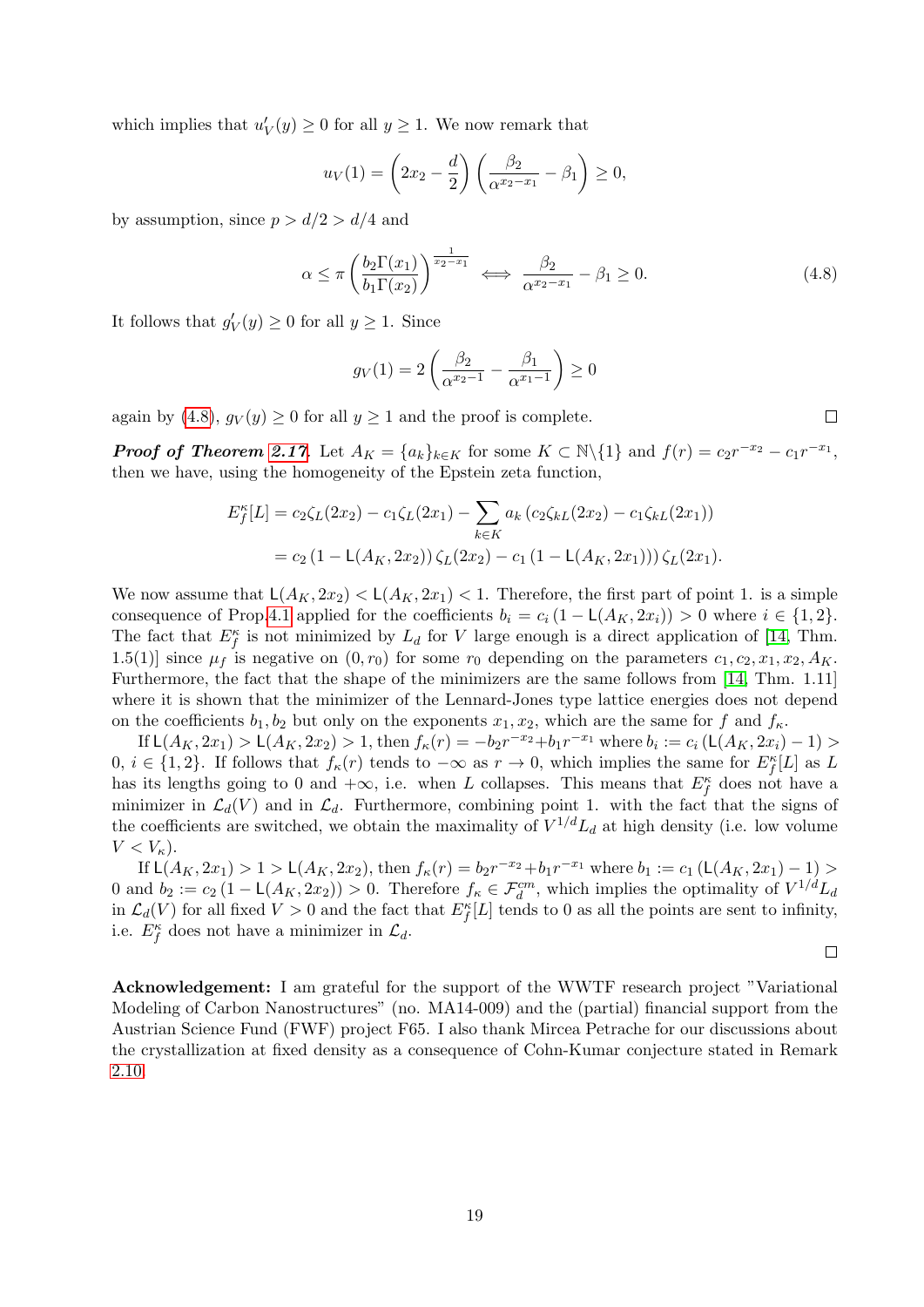# <span id="page-19-0"></span>5 Bibliography

- <span id="page-19-21"></span>[1] G. Allaire. Shape optimization by the homogenization method, volume 146 of Applied Mathematical Sciences. Springer New York, 2002.
- <span id="page-19-26"></span>[2] M. Baake and U. Grimm. Aperiodic Order, Volume 1. A Mathematical invitation. Cambridge University Press, 2013.
- <span id="page-19-9"></span>[3] S. Bernstein. Sur les fonctions absolument monotones. Acta Math., 52:1–66, 1929.
- <span id="page-19-16"></span>[4] L. Bétermin. Two-dimensional Theta Functions and Crystallization among Bravais Lattices. SIAM J. Math. Anal., 48(5):3236–3269, 2016.
- <span id="page-19-24"></span>[5] L. B´etermin. Local variational study of 2d lattice energies and application to Lennard-Jones type interactions. Nonlinearity, 31(9):3973–4005, 2018.
- <span id="page-19-22"></span>[6] L. Bétermin. Local optimality of cubic lattices for interaction energies. Anal. Math. Phys., 9(1):403–426, 2019.
- <span id="page-19-17"></span>[7] L. B´etermin. Minimizing lattice structures for Morse potential energy in two and three dimensions. J. Math. Phys., 60(10):102901, 2019.
- <span id="page-19-7"></span>[8] L. Bétermin. Minimal Soft Lattice Theta Functions. *Constr. Approx.*,  $52(1):115-138$ ,  $2020$ .
- <span id="page-19-6"></span>[9] L. B´etermin and M. Faulhuber. Maximal theta functions - Universal optimality of the hexagonal lattice for Madelung-like lattice energies. Preprint. arXiv:2007.15977, 2020.
- <span id="page-19-4"></span>[10] L. Bétermin, M. Faulhuber, and H. Knüpfer. On the optimality of the rock-salt structure among lattices and change distributions. Preprint. arXiv:2004.04553, 2020.
- <span id="page-19-19"></span>[11] L. Bétermin and H. Knüpfer. Optimal lattice configurations for interacting spatially extended particles. Lett. Math. Phys., 108(10):2213–2228, 2018.
- <span id="page-19-2"></span>[12] L. B´etermin, L. De Luca, and M. Petrache. Crystallization to the square lattice for a two-body potential. Preprint. arXiv:1907:06105, 2019.
- <span id="page-19-25"></span>[13] L. B´etermin and M. Petrache. Dimension reduction techniques for the minimization of theta functions on lattices. J. Math. Phys., 58:071902, 2017.
- <span id="page-19-8"></span>[14] L. Bétermin and M. Petrache. Optimal and non-optimal lattices for non-completely monotone interaction potentials. Anal. Math. Phys., 9(4):2033–2073, 2019.
- <span id="page-19-18"></span>[15] L. Bétermin and P. Zhang. Minimization of energy per particle among Bravais lattices in  $\mathbb{R}^2$ : Lennard-Jones and Thomas-Fermi cases. Commun. Contemp. Math., 17(6):1450049, 2015.
- <span id="page-19-1"></span>[16] X. Blanc and M. Lewin. The Crystallization Conjecture: A Review. EMS Surv. in Math. Sci., 2:255–306, 2015.
- <span id="page-19-10"></span>[17] J. M. Borwein, M. L. McPhedran, R. C. Wan, and I. J. Zucker. Lattice sums: then and now. volume 150 of Encyclopedia of Mathematics, 2013.
- <span id="page-19-11"></span>[18] M. Buchanan. Quantum crystals. Nature Physics, 13:925, 2017.
- <span id="page-19-13"></span>[19] J.W.S. Cassels. On a Problem of Rankin about the Epstein Zeta-Function. Proceedings of the Glasgow Mathematical Association, 4:73–80, 7 1959.
- <span id="page-19-27"></span>[20] H. Cohen. Number Theory II: Analytic and Modern Methods. Springer, 2007.
- <span id="page-19-12"></span>[21] H. Cohn and A. Kumar. Universally optimal distribution of points on spheres. J. Amer. Math. Soc., 20(1):99–148, 2007.
- <span id="page-19-20"></span>[22] H. Cohn, A. Kumar, S. D. Miller, D. Radchenko, and M. Viazovska. The sphere packing problem in dimension 24. Ann. of Math., 185(3):1017–1033, 2017.
- <span id="page-19-3"></span>[23] H. Cohn, A. Kumar, S. D. Miller, D. Radchenko, and M. Viazovska. Universal optimality of the  $E_8$  and Leech lattices and interpolation formulas. Preprint. arXiv:1902:05438, 2019.
- <span id="page-19-29"></span>[24] J. H. Conway and N. J. A. Sloane. Sphere Packings, Lattices and Groups, volume 290. Springer, 1999.
- <span id="page-19-23"></span>[25] R. Coulangeon and A. Schürmann. Energy Minimization, Periodic Sets and Spherical Designs. Int. Math. Res. Not. IMRN, pages 829–848, 2012.
- <span id="page-19-28"></span>[26] G. Zhang D. Chen and S. Torquato. Inverse Design of Colloidal Crystals via Optimized Patchy Interactions. The journal of Physical Chemistry B, 122:8462–8468, 2018.
- <span id="page-19-14"></span>[27] P. H. Diananda. Notes on Two Lemmas concerning the Epstein Zeta-Function. Proceedings of the Glasgow Mathematical Association, 6:202–204, 7 1964.
- <span id="page-19-15"></span>[28] V. Ennola. A Lemma about the Epstein Zeta-Function. Proceedings of The Glasgow Mathematical Association, 6:198–201, 1964.
- <span id="page-19-5"></span>[29] M. Friedrich and L. Kreutz. Crystallization in the hexagonal lattice for ionic dimers. Math. Models Methods Appl. Sci., 29(10):1853–1900, 2019.